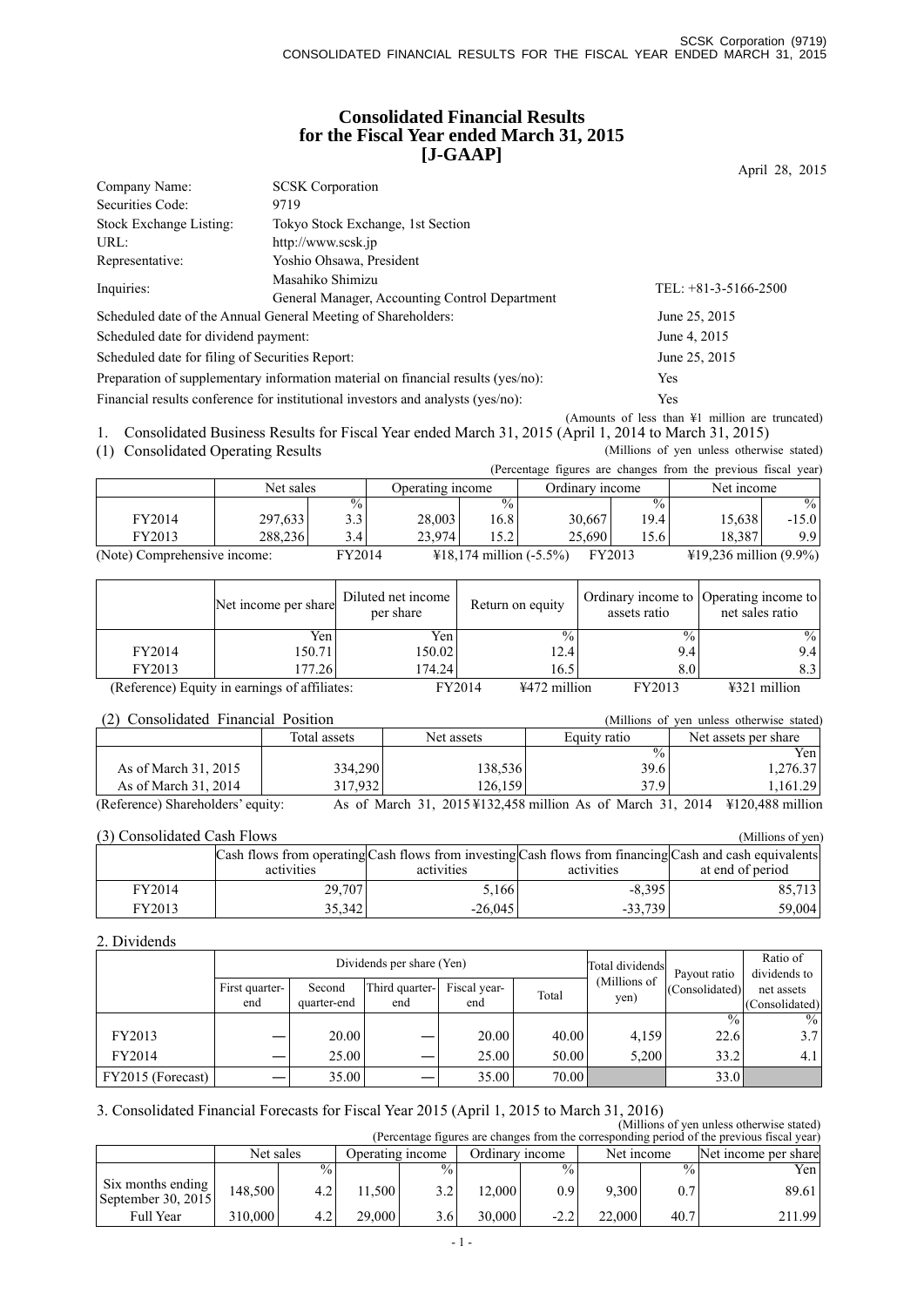\*Notes

- (1) Changes in significant subsidiaries during the period: None
	- (Changes in specified subsidiaries accompanying changes in scope of consolidation)
- (2) Changes in accounting policies, changes in accounting estimates and restatement of prior period financial statements after error corrections
	- 1) Changes in accounting policies, changes in accounting standards and other regulations: Yes
	- 2) Changes in accounting policies due to other reasons: None
	- 3) Changes in accounting estimates: None
	- 4) Restatement of prior period financial statements after error corrections: None
- (3) Number of shares issued (Common stock)
	- 1) The number of shares issued as of the period-end (including treasury stock)

|                                                                | As of March 31, 2015 | 107,986,403 shares |
|----------------------------------------------------------------|----------------------|--------------------|
|                                                                | As of March 31, 2014 | 107,986,403 shares |
| 2) The number of shares of treasury stock as of the period-end |                      |                    |
|                                                                | As of March 31, 2015 | 4,208,816 shares   |
|                                                                | As of March 31, 2014 | 4,231,885 shares   |
| 3) The average number of shares during the period              |                      |                    |
|                                                                | As of March 31, 2015 | 103,764,860 shares |
|                                                                | As of March 31, 2014 | 103,731,201 shares |

(Reference) Summary of Non-Consolidated Business Results

1. Non-Consolidated Business Results for Fiscal Year 2014 (April 1, 2014 to March 31, 2015)

(1) Non-Consolidated Operating Results (Millions of yen unless otherwise stated)

(Percentage figures are changes from the previous fiscal year)

|        |           |               |                  |               |                 |               | $\mu$ creditage rights are enanges from the previous fiscal year) |               |
|--------|-----------|---------------|------------------|---------------|-----------------|---------------|-------------------------------------------------------------------|---------------|
|        | Net sales |               | Operating income |               | Ordinary income |               | Net income                                                        |               |
|        |           | $\frac{0}{0}$ |                  | $\frac{0}{0}$ |                 | $\frac{0}{0}$ |                                                                   | $\frac{0}{0}$ |
| FY2014 | 235.929   |               | 22.356           | 15.1          | 23,711          | 19.81         | 12.420                                                            | -19.41        |
| FY2013 | 228,732   | 2.2.          | 19.419           | 16.5          | 19.798          | 12.6          | 15,416                                                            | 12.6          |

|        | Net income per share | Diluted net income per<br>share |
|--------|----------------------|---------------------------------|
|        | Yen                  | Yen                             |
| FY2014 | 119.43               | 119.31                          |
| FY2013 | 148.28               | 146.3                           |

(2) Non-Consolidated Financial Position

|                         | Total assets | Net assets | Equity ratio  | Net assets per share |
|-------------------------|--------------|------------|---------------|----------------------|
|                         |              |            | $\frac{0}{0}$ | Yen l                |
| As of March 31.<br>2015 | 280,202      | 120,371    | 42.9          | 1,156.30             |
| As of March 31,<br>2014 | 266,651      | 112,177    | 42.0          | 1,077.45             |

(Reference) Shareholders' equity: As of March 31, 2015 ¥120,264million As of March 31, 2014 ¥112,042 million

\*Notification regarding the auditing process

・This financial report is not within the scope of the auditing process as prescribed by the Financial Instruments and Exchange Act. Therefore, and as of the time of disclosure, the auditing process of this financial report has not been completed.

\*Notice regarding the appropriate use of the financial forecasts

- ・This document contains forward-looking statements based on a number of assumptions and beliefs made by management in light of information currently available. For a variety of reasons, actual financial results may differ materially from the forecasts presented here. For further notification on the use of matters assumed concerning the results forecasts and the forecasts, please see Consolidated forecasts for the fiscal year ending March 31, 2015, page 10.
- ・SCSK will hold a results briefing for institutional investors and analysts on April 28, 2015. Materials used in the briefing, a transcript of the main questions and answers, and related information will be published on SCSK's website promptly thereafter.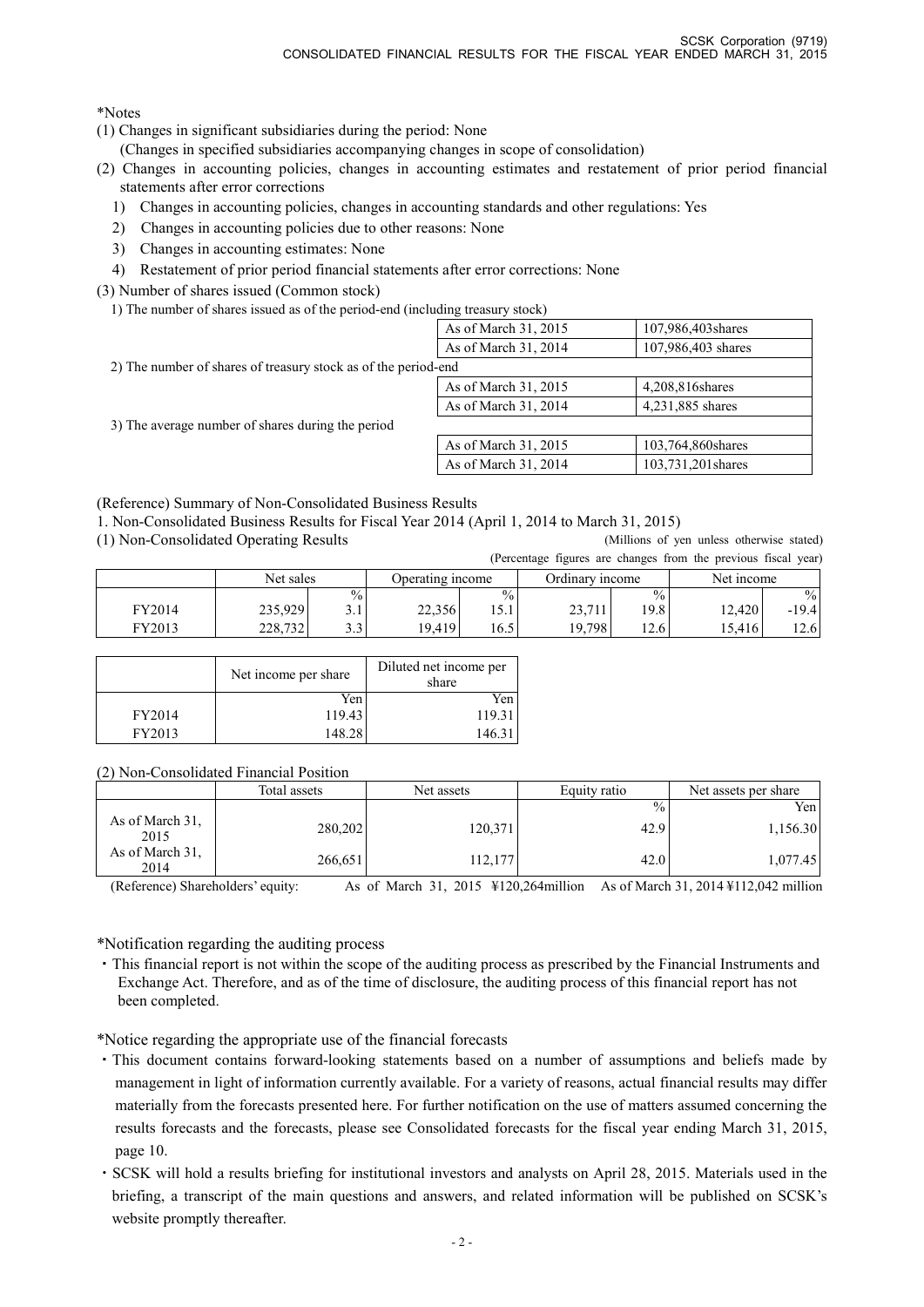## **Contents**

| 1. |     |                                                                                                               |  |  |  |  |  |
|----|-----|---------------------------------------------------------------------------------------------------------------|--|--|--|--|--|
|    | (1) |                                                                                                               |  |  |  |  |  |
|    | (2) |                                                                                                               |  |  |  |  |  |
|    | (3) |                                                                                                               |  |  |  |  |  |
|    | (4) | Basic policy regarding allocation of profits and dividends and dividends for fiscal year ended March 31, 2014 |  |  |  |  |  |
|    |     |                                                                                                               |  |  |  |  |  |
| 2. |     |                                                                                                               |  |  |  |  |  |
| 3. |     |                                                                                                               |  |  |  |  |  |
|    | (1) |                                                                                                               |  |  |  |  |  |
|    | (2) |                                                                                                               |  |  |  |  |  |
|    | (3) |                                                                                                               |  |  |  |  |  |
| 4. |     |                                                                                                               |  |  |  |  |  |
| 5. |     |                                                                                                               |  |  |  |  |  |
|    | (1) |                                                                                                               |  |  |  |  |  |
|    | (2) |                                                                                                               |  |  |  |  |  |
|    | (3) |                                                                                                               |  |  |  |  |  |
|    | (4) |                                                                                                               |  |  |  |  |  |
|    | (5) |                                                                                                               |  |  |  |  |  |
|    |     |                                                                                                               |  |  |  |  |  |
|    |     |                                                                                                               |  |  |  |  |  |
|    |     |                                                                                                               |  |  |  |  |  |
|    |     |                                                                                                               |  |  |  |  |  |
|    |     |                                                                                                               |  |  |  |  |  |
|    |     |                                                                                                               |  |  |  |  |  |
|    |     |                                                                                                               |  |  |  |  |  |
|    |     |                                                                                                               |  |  |  |  |  |
| 5. |     |                                                                                                               |  |  |  |  |  |
|    |     |                                                                                                               |  |  |  |  |  |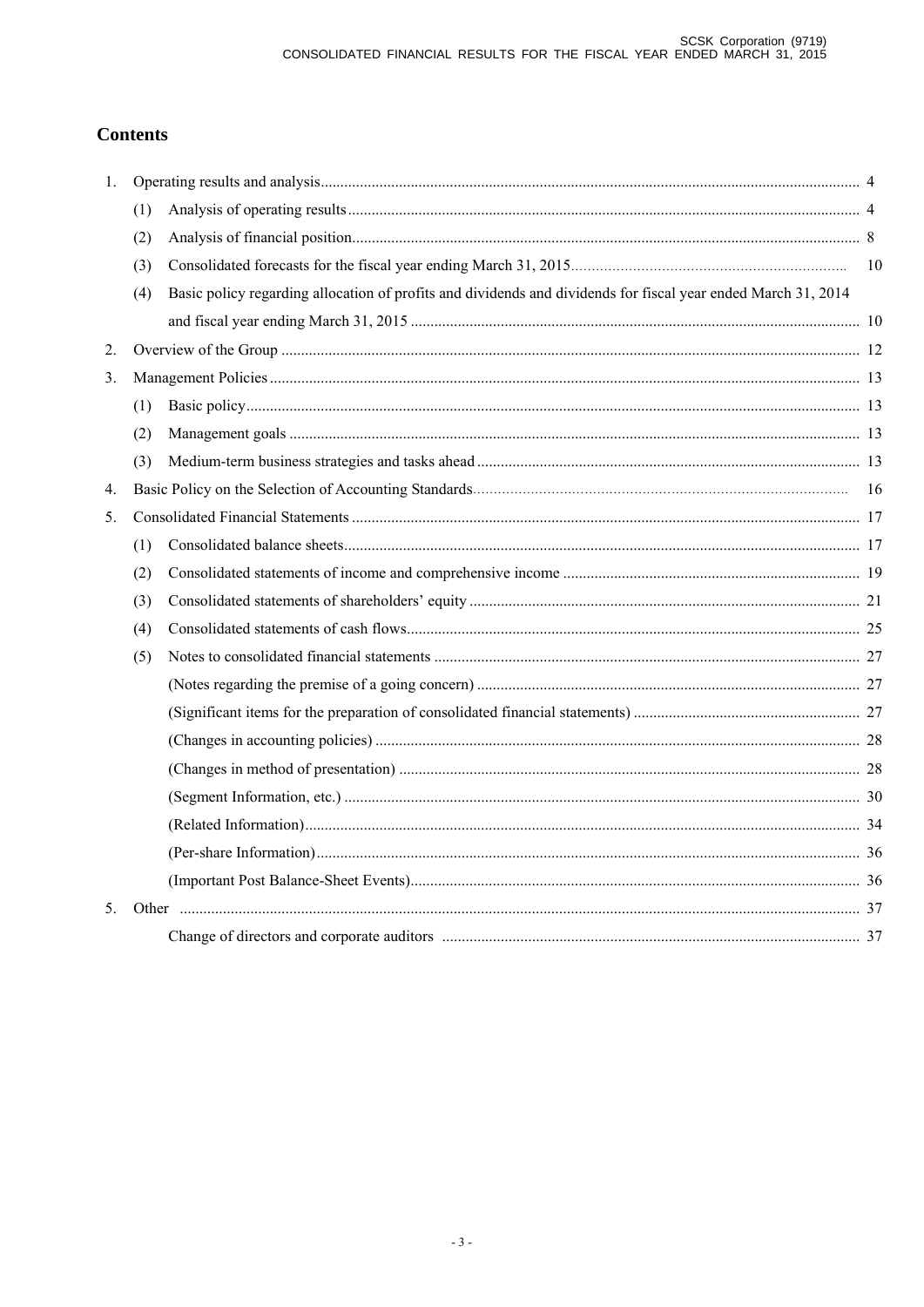### **1. Operating results and analysis**

### **(1) Analysis of operating results**

In the period under review, the Japanese economy continued a mild recovery overall, supported by a recovery in personal consumption underpinned by strong capital expenditures and improvements in the employment situation, mainly at large companies. While the consumption tax hike in April 2014 continued to have an effect, contributing to the slow pace of housing sales and construction starts, there were signs of improvements in corporate activities, including production and exports, in the period under review supported by a drop in the price of oil and sustained yen depreciation.

In terms of the outlook for the economy, despite moves towards monetary normalization in the U.S. and concerns about the economies of emerging countries and resource-producing countries, the economy is beginning to show signs of following a self-sustaining recovery track, as evidenced by the recovery in business confidence indicated in the Bank of Japan Tankan survey, coupled with decisions to increase base pay in many industries and expectations for steady improvements in the wage environment, which should boost the household sector. The Japanese government and Bank of Japan's various economic measures, including monetary policy, are also having an effect, and the economic recovery appears likely to continue for some time.

IT investment appetite among customers began to recover in various industries in the IT services market while strong IT investment demand among customers became apparent in the financial, manufacturing, telecommunications and other industries.

In the financial industry, there was an increase in IT systems investment supported by factors including development demand for operations systems by major banks and systems modification demand in the banking and securities industries in response to system revisions.

In the manufacturing industry, in addition to IT system upgrade investment in the automotive and electronic parts industries, corporate customers' strategic IT investment demand is gradually being realized as part of reinforcing production and marketing activities and global business expansion.

Many more companies are considering renewing their IT infrastructures, prompting a large increase in demand for cloud-type IT infrastructure services for further improving business efficiency and productivity as well as data center services related to business continuity planning and disaster recovery.

In the Company's operating results for the period under review, consolidated net sales increased 3.3% compared to the same period of the previous fiscal year to ¥297,633 million. This reflects an increase in IT investment demand primarily among manufacturing, financial and telecommunications industry customers and the steady performance of the cloud business and other IT management service businesses. Operating income increased 16.8% to ¥28,003 million, reflecting an increase in profits from increased earnings as well as higher business efficiency and a decrease in unprofitable projects. Ordinary income increased 19.4% to ¥30,667 million, reflecting an increase in operating income as well as gains recorded on the sale of some investment securities. Net income decreased 15.0% to ¥15,638 million, reflecting the recording of one-time loss including extraordinary losses such as office relocation expenses and a tax expense for the partial reversal of deferred tax assets accompanying corporate tax revisions.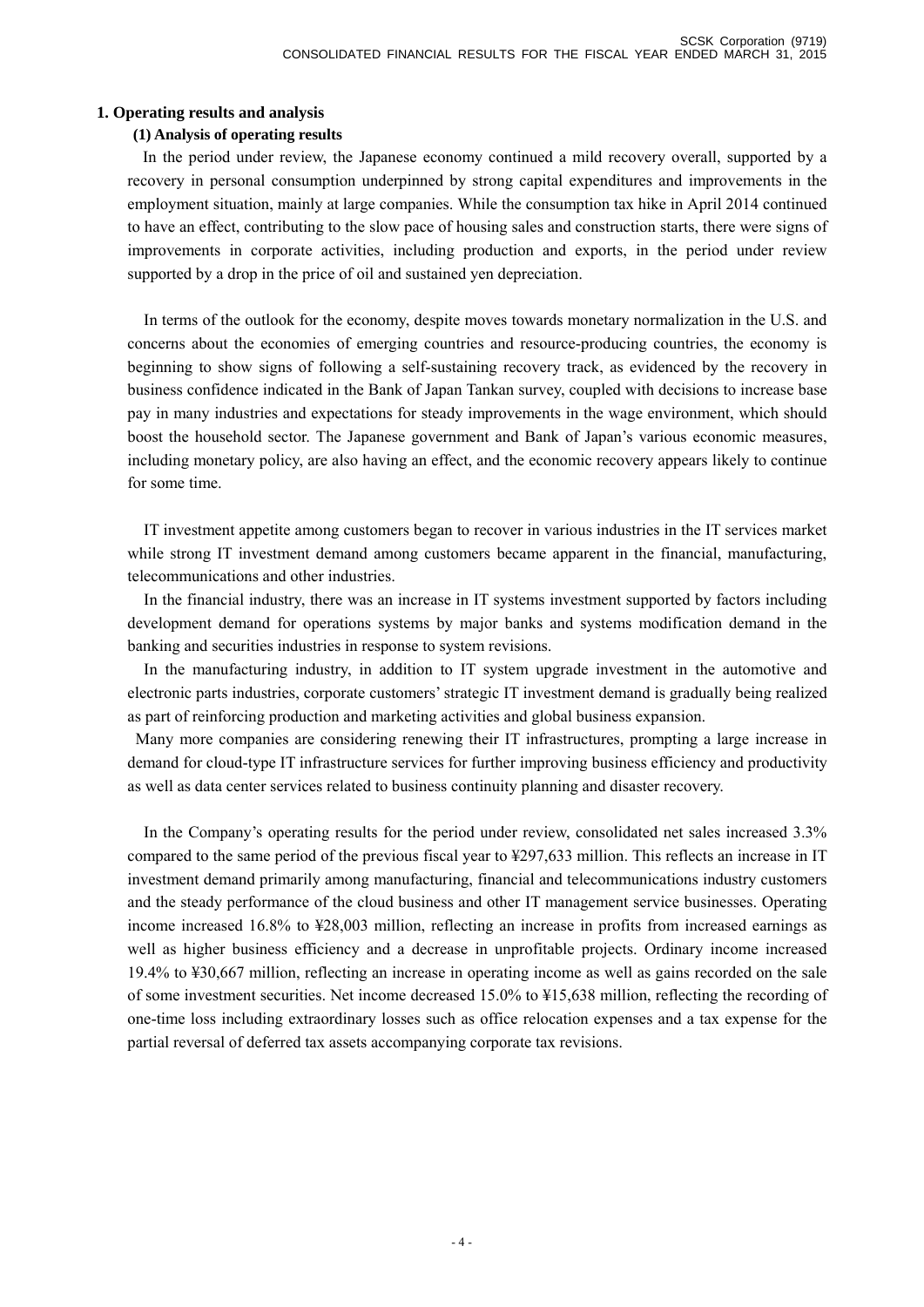| (Unit: Millions of yen unless otherwise stated) |                                   |                   |                          |                                   |                |                                     |  |
|-------------------------------------------------|-----------------------------------|-------------------|--------------------------|-----------------------------------|----------------|-------------------------------------|--|
|                                                 | Previous fiscal year              |                   | Fiscal year under review |                                   |                |                                     |  |
| Net sales by segment                            | (April 1, 2013-<br>March 31 2014) |                   |                          | (April 1, 2014-<br>March 31 2015) |                | Change from previous<br>fiscal year |  |
|                                                 | Amount                            | Segment<br>Profit | Amount                   | Segment<br>Profit                 | Amount         | Segment<br>Profit                   |  |
| <b>Industrial Systems</b><br><b>Business</b>    | 68,847                            | 5,476             | 72,398                   | 6,711                             | 3,550          | 1,235                               |  |
| <b>Financial Systems</b><br><b>Business</b>     | 55,176                            | 5,879             | 55,416                   | 6,550                             | 240            | 670                                 |  |
| Global Systems<br><b>Business</b>               | 13,922                            | 1,956             | 12,889                   | 1,750                             | $-1,033$       | $-206$                              |  |
| <b>Business Solutions</b>                       | 15,947                            | 1,543             | 14,386                   | 1,652                             | $-1,561$       | 108                                 |  |
| <b>Business Services</b>                        | 31,854                            | 1,524             | 33,732                   | 2,113                             | 1,878          | 588                                 |  |
| IT Management                                   | 37,358                            | 3,889             | 39,867                   | 4,945                             | 2,509          | 1,055                               |  |
| <b>IT Platform Solutions</b>                    | 61,293                            | 4,445             | 64,790                   | 5,147                             | 3,497          | 701                                 |  |
| Prepaid Card Business                           | 3,042                             | 148               | 3,378                    | 265                               | 335            | 116                                 |  |
| Other                                           | 793                               | 265               | 774                      | 325                               | $-19$          | 59                                  |  |
| Adjusted total                                  |                                   | $-1,155$          |                          | $-1,458$                          | $\overline{a}$ | $-302$                              |  |
| Total                                           | 288,236                           | 23,974            | 297,633                  | 28,003                            | 9,397          | 4,028                               |  |

Business results by reported segment follow. In accordance with changes in the segmentation method for the fiscal year under review, results for the previous fiscal year have been restated to enable comparison.

(Notes) 1 Net sales by segment is based on sales to external customers.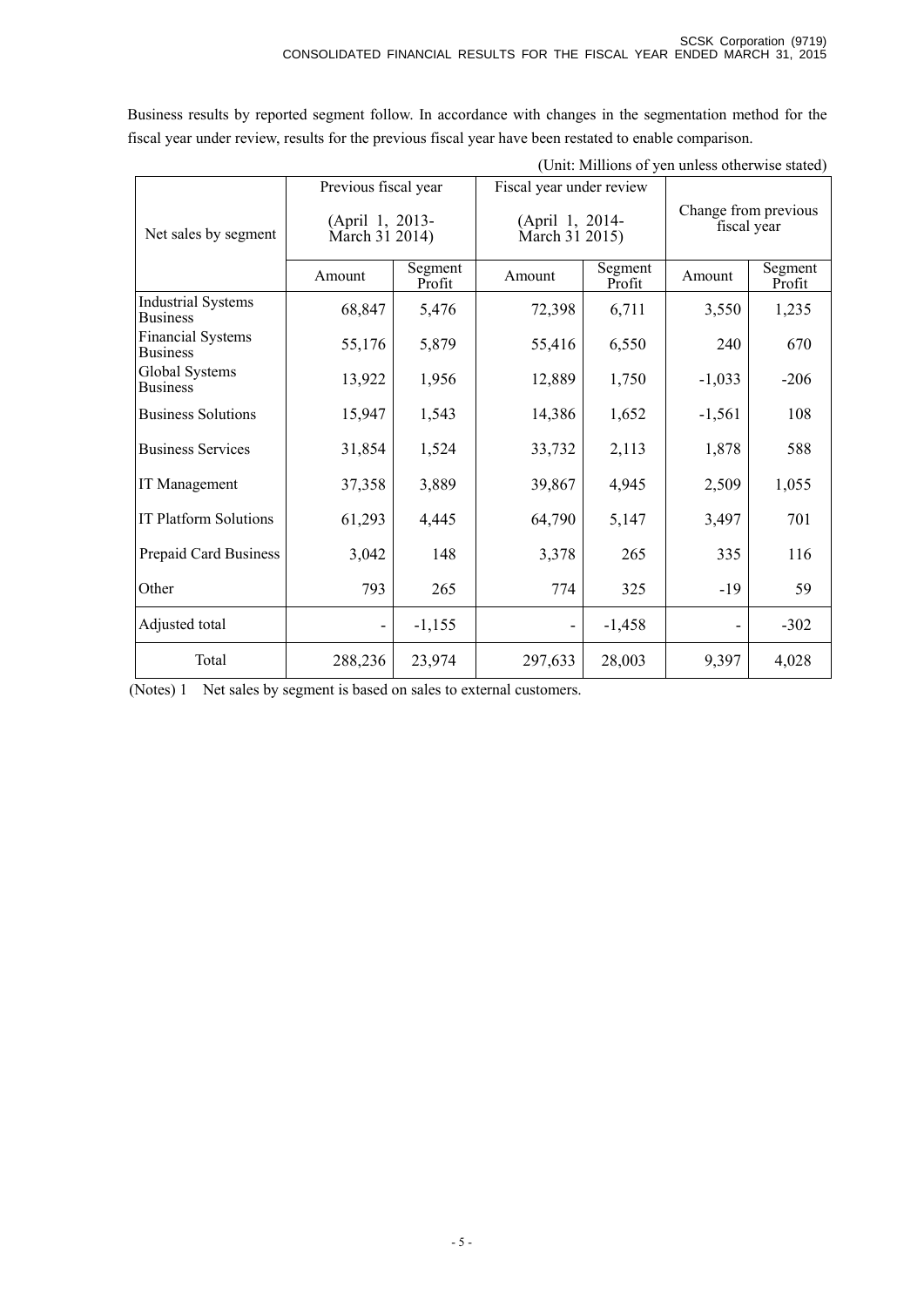### **Industrial Systems Business**

### Industrial Systems Business

Due to an increase in projects for the telecommunications and manufacturers mainly automotive industries, net sales increased 5.2% to ¥72,398 million, while segment income increased 22.6% to ¥6,711 million.

### Financial Systems Business

Large-scale projects from the insurance industry and other industries declined from the high levels of the previous year, but this was offset by system development projects for the banking and securities industries, among other factors, and as a result net sales increased 0.4% to ¥55,416 million, while segment income increased 11.4% to ¥6,550 million.

### Global Systems Business

Net sales decreased 7.4% to ¥12,889 million, reflecting a decline in the high level of distribution industry large-scale project activity seen in the previous year, while segment income decreased 10.6% to ¥1,750 million.

### Business Solutions

While net sales decreased 9.8% to ¥14,386 million, reflecting a reduction in the multiple ERP projects that supported results in the previous year, segment income increased 7.0% to ¥1,652 million as a result of efficiencies made in expenses and other factors.

### Business Services

As a result of strong performance in product support business for the manufacturing industry, net sales increased 5.9% to ¥33,732 million, while segment income increased 38.6% to ¥2,113 million.

### IT Management

As a result of expansion of various cloud services supported by firm demand for renewal of IT infrastructure among client companies and the start of a large-scale IT infrastructure maintenance project in the manufacturing industry, net sales increased 6.7% to ¥39,867 million, while segment income increased 27.1% to ¥4,945 million.

### IT Platform Solutions

As a result of increased sales of IT products for the telecommunications industry, net sales increased 5.7% to ¥64,790 million, while segment income increased 15.8% to ¥5,147 million.

### Prepaid Card Business

Business related to the issuing and settlement of prepaid cards was firm, and as a result net sales increased 11.0% to ¥3,378 million, while segment income increased 78.6% to ¥265 million.

### **Other**

Net sales (facility maintenance and lease income) decreased 2.4% to ¥774 million, while segment income increased 22.5% to ¥325 million.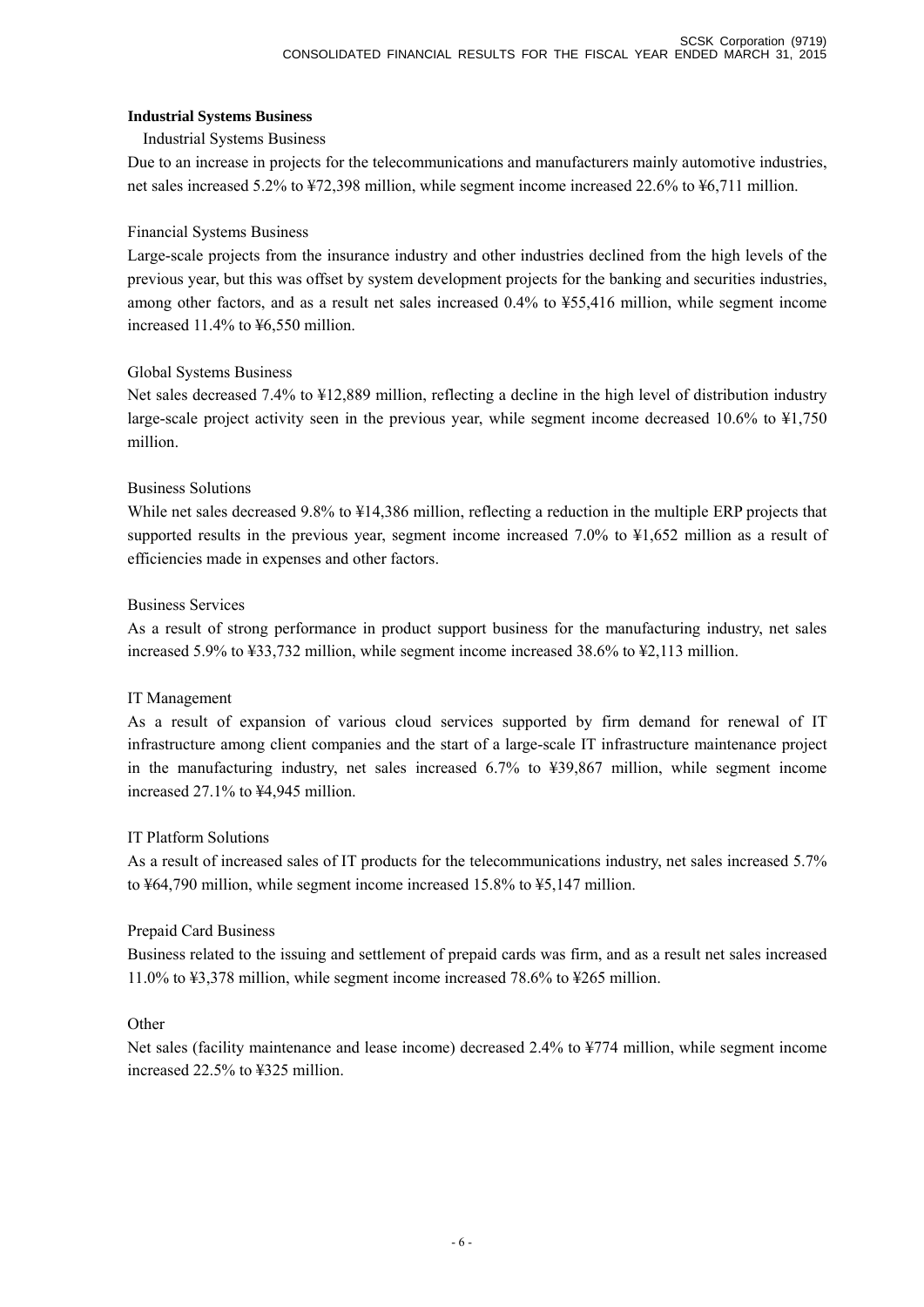|                                                     | Previous fiscal year<br>(April 1, 2013-<br>March $31$ 2014) |               | Fiscal year under review<br>(April 1, 2014-<br>March 31 2015) |               | Comparison with<br>previous fiscal year |            |
|-----------------------------------------------------|-------------------------------------------------------------|---------------|---------------------------------------------------------------|---------------|-----------------------------------------|------------|
|                                                     | Amount                                                      | Share $(\% )$ | Amount                                                        | Share $(\% )$ | Amount                                  | Change (%) |
| <b>Systems Development</b>                          | 117,597                                                     | 40.8          | 117,843                                                       | 39.6          | 245                                     | 0.2        |
| <b>System Maintenance</b><br>and Operation/Services | 107,577                                                     | 37.3          | 110,720                                                       | 37.2          | 3,143                                   | 2.9        |
| Packaged Software/<br><b>Hardware Sales</b>         | 60,019                                                      | 20.8          | 65,691                                                        | 22.1          | 5,672                                   | 9.5        |
| Prepaid Card                                        | 3,042                                                       | 1.1           | 3,378                                                         | 1.1           | 335                                     | 11.0       |
| Total                                               | 288,236                                                     | 100.0         | 297,633                                                       | 100.0         | 9,397                                   | 3.3        |

Net sales in the sales segment of Systems Development, Operation, Maintenance and Services, Systems Sales and Prepaid Card Business were as follows.

In Systems Development, despite a reduction in the large-scale integration projects for the insurance industry that drove performance during the previous fiscal year, as a result of steady progress in new projects in the banking, securities, telecommunications and other industries, net sales rose 0.2% to ¥117,843 million.

In System Maintenance and Operation/Services, as a result of extremely strong demand for various cloud services and data centers related to IT infrastructure combined with strongly performing BPO services backed by an increase in mobile device demand, net sales increased 2.9% to ¥110,720 million.

In Packaged Software/Hardware Sales, demand was high for network IT equipment for the telecommunications industry, and as a result net sales increased 9.5% to ¥65,691 million.

In Prepaid Card, business related to the issuing and settlement of prepaid cards was firm, and as a result net sales increased 11.0% to ¥3,378 million.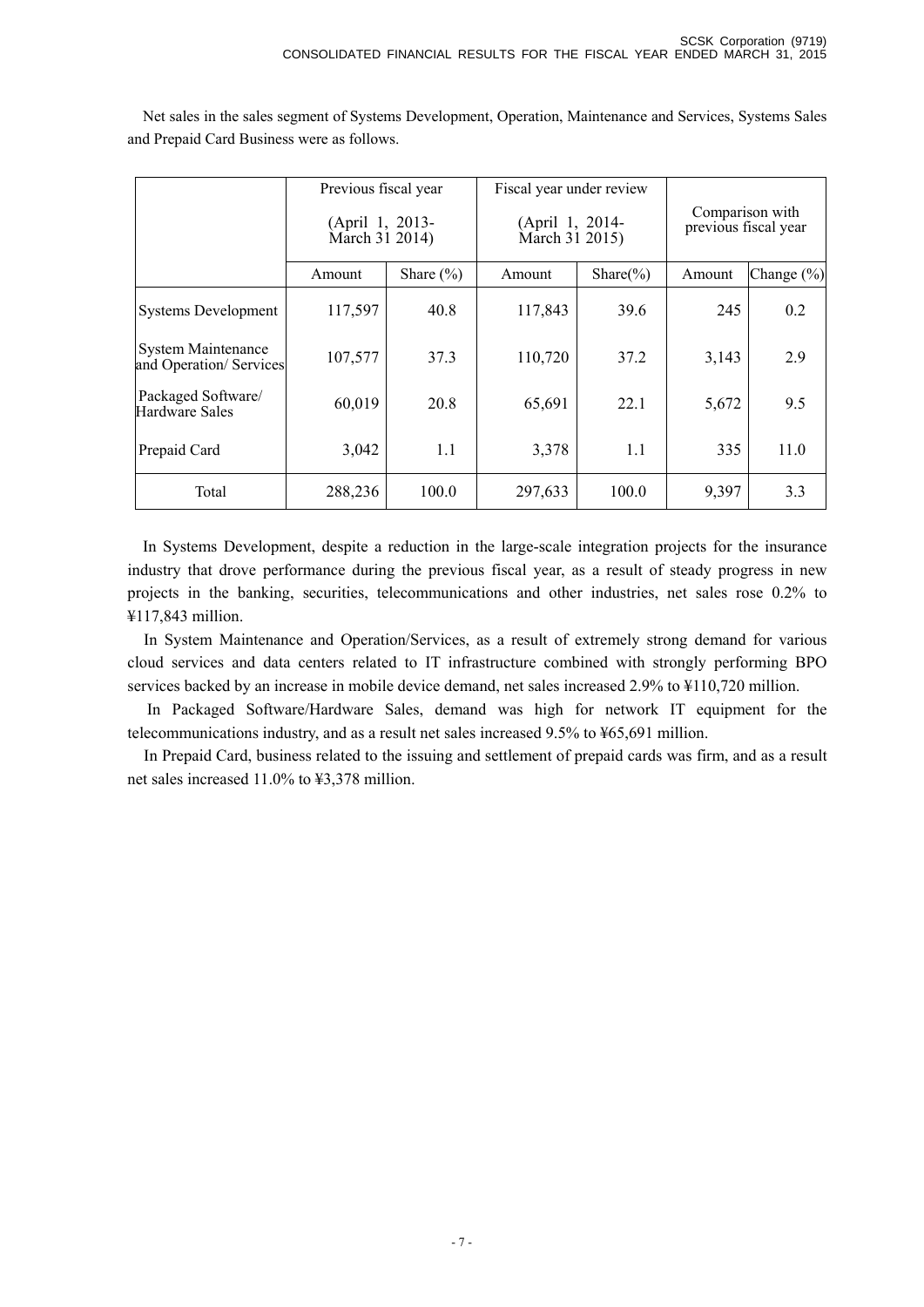#### **(2) Analysis of financial position**

#### **(1) Assets, liabilities and net assets**

#### **Assets**

Assets as of March 31, 2015 were ¥334,290 million, a increase of 5.1%, or ¥16,357 million, compared to March 31, 2014.

### **Liabilities**

Liabilities as of March 31, 2015 were ¥195,753 million, a increase of 2.1%, or ¥3,980 million, compared to March 31, 2014.

### **Net assets**

Net assets as of March 31, 2015 were ¥138,536 million, an increase of 9.8%, or ¥12,376 million, compared to March 31, 2014.

### **(2) Analysis of cash flow**

Cash and cash equivalents ("cash") as of March 31, 2015 was  $\frac{185,713}{100,000}$  million, a increase of  $\frac{126,708}{100,000}$ million compared to March 31, 2014. The increase or decrease in each cash flow type and the main factors for such changes are as follows.

Cash flow from operating activities

Net cash provided by operating activities was ¥29,707 million.

The main cash inflow factors were net income before income taxes and minority interests of ¥26,471 million and depreciation of ¥6,865 million. The main cash outflow factors were a decrease in accounts payable of ¥2,046 million.

### Cash flow from investing activities

Net cash used in investing activities was ¥5,166 million.

The main cash inflow factor was repayments of deposits of ¥18,000 million and proceeds from redemption of securities of ¥3,100 million. The main cash outflow factors were payments for the acquisition of tangible fixed assets of ¥10,796 million and acquisition of intangible fixed assets of ¥3,108 million.

### Cash flow from financing activities

Net cash used in financing activities was ¥8,395 million.

The main cash outflow factors were a decrease in funds due to repayment of borrowings of ¥2,000 million (net) and dividend payments of ¥2,079 million (¥20 per share) for the year-end dividend of the fiscal year ended March 31, 2014 and ¥2,599 million (¥25 per share) for the interim period of the fiscal year ending March 31, 2015.

With respect to cash flow for the fiscal year ending March 31, 2016, the Company forecasts an increase in net cash provided by operating activities due to income before taxes and minority interests, depreciation and amortization expenses and other factors. For cash flow from investing activities, the Company plans to make capital investments for the purpose of establishing strategic businesses as well as enhancing its business earnings base. In financing activities, net cash outflows are projected, reflecting loan repayments and dividend payments.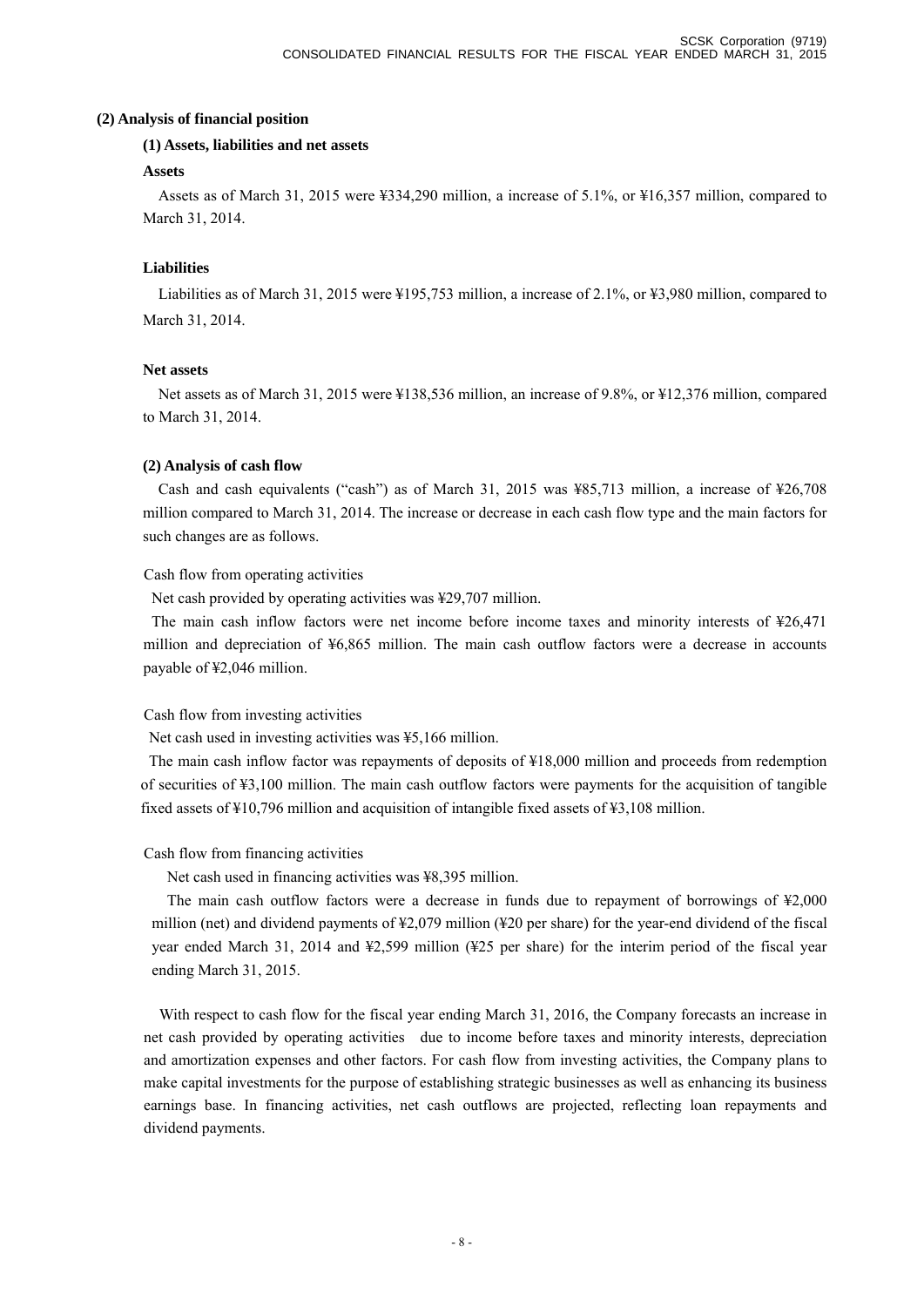# FY2010 FY2011 FY2012 FY2013 FY2014 Equity ratio (%) 77.6 39.6 31.8 37.9 39.6 Equity ratio based on market price (%) 47.8 45.2 58.9 90.8 104.5 Ratio of interest-bearing debt to cash flow  $(\% )$ 33.3 267.3 352.3 176.5 194.5 Interest coverage ratio (times) 273.5 119.0 64.5 106.2 133.6

### **(Reference) Trends in cash-flow related indicators**

- Shareholders' equity ratio = Shareholders' equity/total assets

- Shareholders' equity ratio based on market price = Market capitalization/total assets

- Ratio of interest-bearing debt to cash flow = Interest-bearing debt/cash flow
- Interest coverage ratio = Cash flow/interest paid

#### Notes:

- 1. All indicators are calculated from consolidated financial results figures.
- 2. Market capitalization = share price at end of period x total shares outstanding at end of period (excluding treasury stock)
- 3. Cash flow is net cash from operating activities.
- 4. Interest-bearing debt is all debt recorded on the consolidated balance sheet on which interest is paid.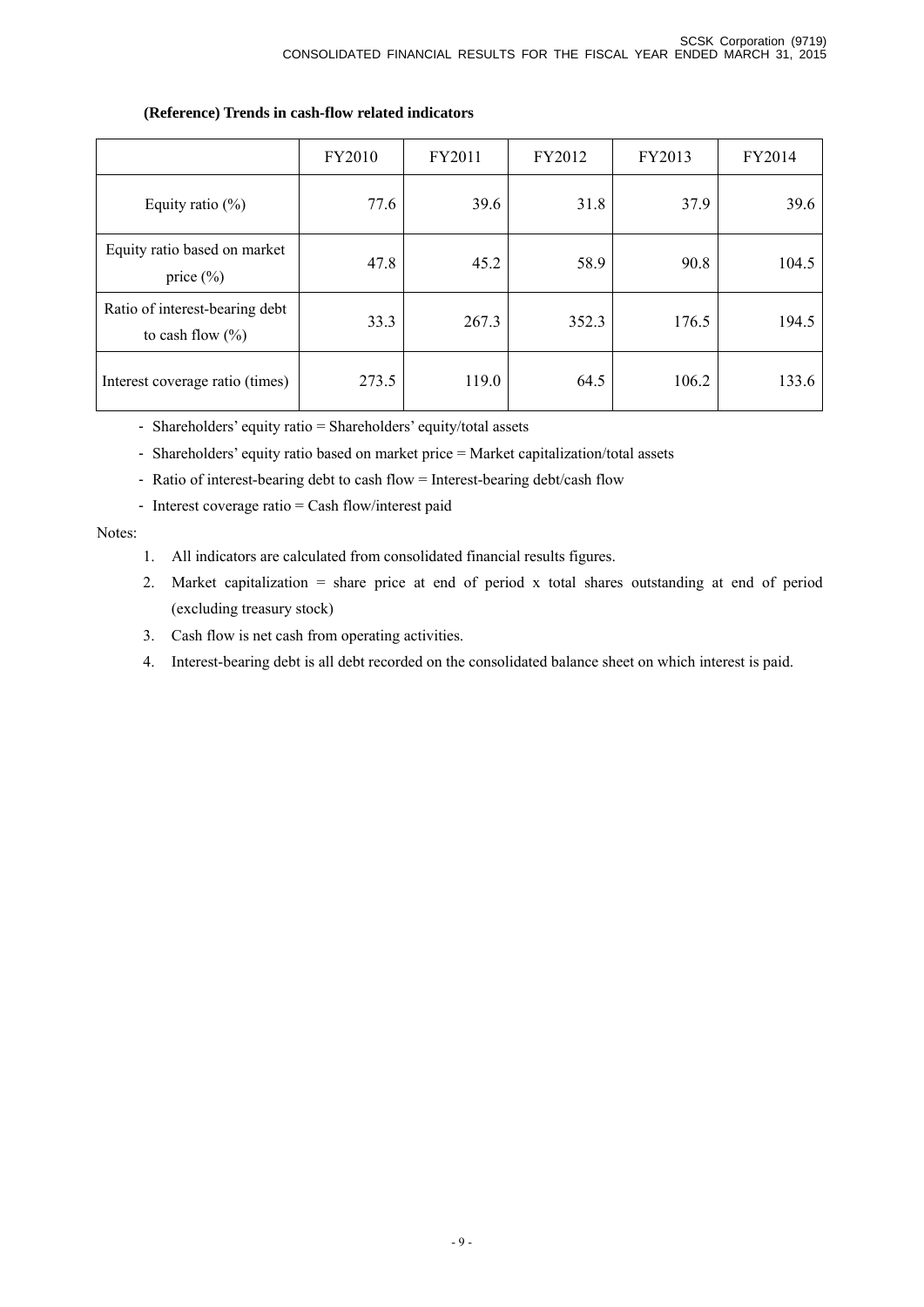#### **(3) Consolidated forecasts for the fiscal year ending March 31, 2016**

Currently, the Japanese economy is undergoing an overall recovery, and there is a particular recovery beginning in the appetite for capital investment among corporate managers.

Based on this economic outlook, corporate IT investment demand driven by the financial industry is expected to be firm in the new fiscal year. There are many financial institutions, including those in the banking and securities industries, that have conducted aggressive IT investment since last year, as well as financial institutions, such as those in the leasing industry, that have not necessarily conducted forwardlooking IT investment recently and where IT investment for the renewal of IT systems and strengthening of competitiveness can be expected. Even outside of the financial industry, demand for strategic IT investment is being seen for global products in the manufacturing industry, omni-channel development in the distribution industry and big data-related development, and the number of concrete projects can be expected to increase in the future. Furthermore, demand for IT investment in various areas is expected to pick up, including increases in demand for renewal investment with the aging of IT infrastructure and demand for various cloud-type IT services.

In aiming for further growth, the Company has established a new medium-term management plan covering the next five years. This medium-term management plan is positioned as a stage of business development for the future goal of becoming a leading company in the IT services industry, and based on this plan we aim to achieve even higher profitability. Specifically, the plan will implement the three basic strategies of a shift to a service-oriented business, the promotion of strategic business that captures the changing times, and a second stage of global expansion following the first stage in the previous mediumterm management plan, while steadily implementing initiatives aimed at strengthening our management base including measures for improving business profitability and enhancing operational efficiency, in order to be a highly profitable growth business over the medium term. Since this will be the first year of the mid-term management plan, we are to shift personnel to strategic businesses and make investments in various businesses as a strategic move to establish a foundation for future growth. Even taking into consideration of these initiatives, we aim to improve business performance going forward by firmly capturing the increase in demand for IT investment over the near term.

Reflecting the above outlook and based on the Company's policies, consolidated forecasts for the fiscal year ending March 31, 2016 are as follows.

|                               | Forecast                    | (YoY)      |
|-------------------------------|-----------------------------|------------|
| Consolidated sales            | $4310,000$ million          | $(+4.2\%)$ |
| Consolidated operating income | ¥29,000 million $(+3.6\%)$  |            |
| Consolidated ordinary income  | $430,000$ million           | $(-2.2\%)$ |
| Consolidated net income       | ¥22,000 million $(+40.7\%)$ |            |

The above forecasts were created based on economic trends and the market environment as of the day these statements were issued. For various reasons, actual results may differ from the forecasts, and the forecasts may be subject to revision.

#### **(4) Basic policy for distribution of earnings, and dividends for the fiscal years ending March 2014 and 2015**

In determining dividends, the Company aims to increase returns to shareholders in response to stronger consolidated results. In that process, the Company gives comprehensive consideration to its financial position, earnings trends, dividend payout ratio as well as reserves for future business investment.

The Company pays dividends twice a year from its surplus: an interim dividend and a year-end dividend. The decision on whether to pay dividends lies with the Board of Directors.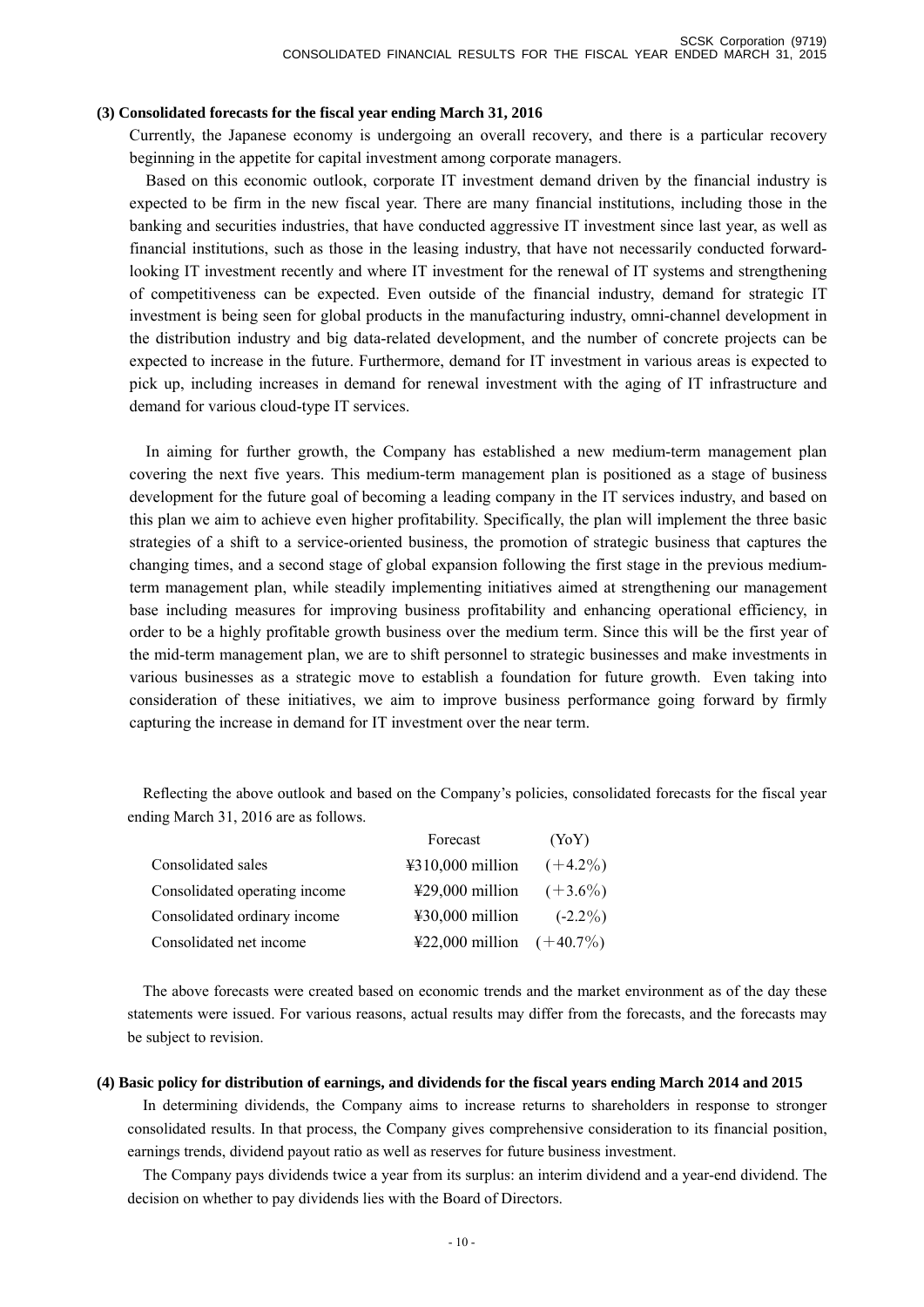The Company regards the acquisition of treasury shares as one means of returning profits to shareholders, and will consider any such acquisitions taking into account share price trends and shareholder return via dividend payments.

For the fiscal year under review, as results were generally in line with the forecasts as announced last April, the proposed year-end dividend is ¥25 per share. Together with the interim dividend of ¥25 per share made in December, the total annual dividend will be ¥50 per share, a year-on-year increase of ¥10 per share.

For the next fiscal year, ending March 31, 2016, in accordance with the increased forecast for earnings, the annual dividend is expected to increase ¥20 per share to ¥70 per share, comprising an interim dividend of ¥35 per share and a year-end dividend of ¥35 per share.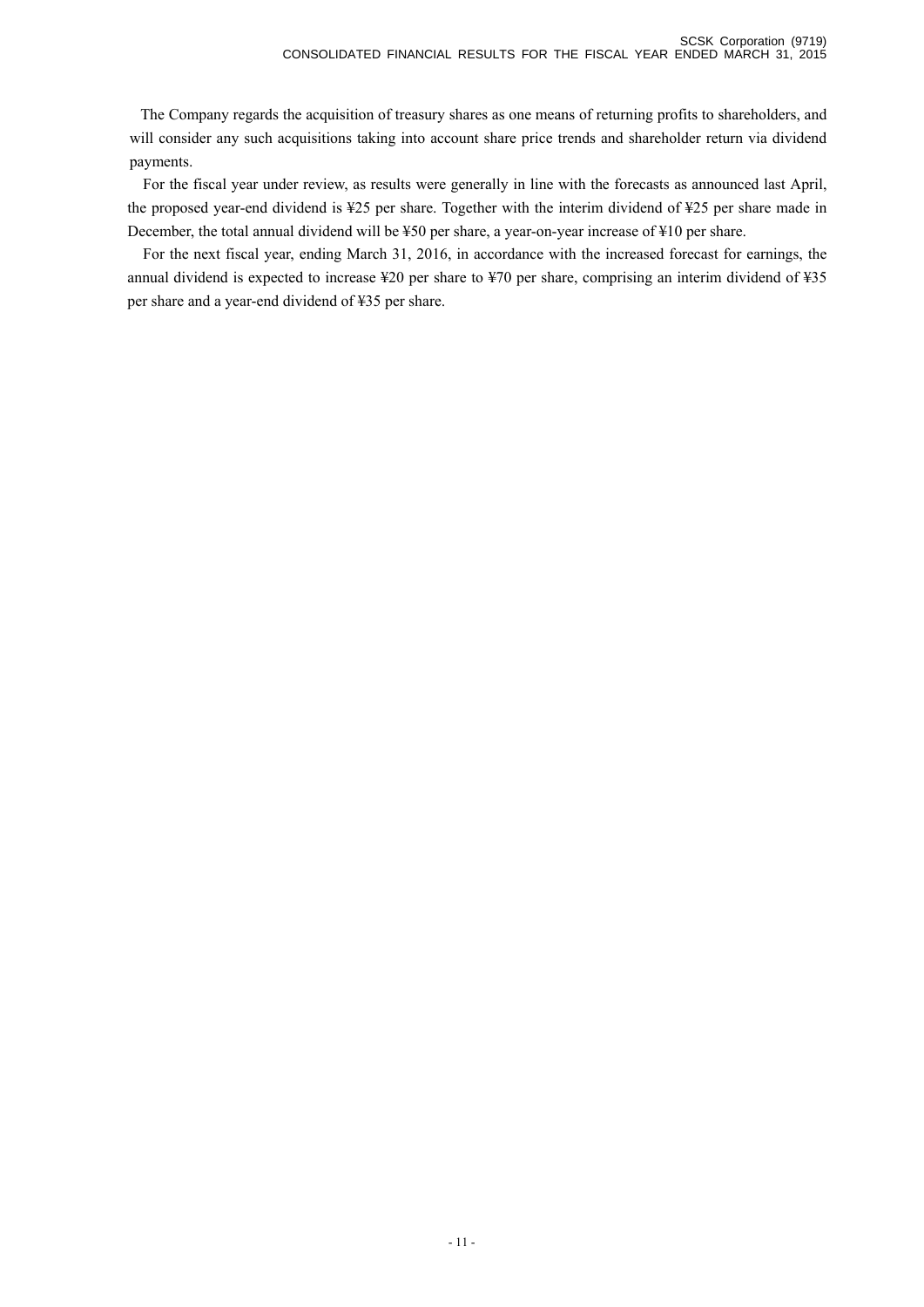### **2. Overview of the Group**

 The SCSK Group consists of 22 consolidated subsidiaries and 3 equity-method affiliates, and offers business service in IT infrastructure, application development, and BPO through collaboration among business segments in Industrial Systems, Financial Systems, Global Systems, Business Solutions, Business Services, IT Management, IT Platform Solutions, Prepaid Card Business, and Other. SCSK's parent company Sumitomo Corporation is a major customer.

SCSK Group's business segments and major subsidiaries and affiliates are as in the chart below.



(Notes) 1. In each segment except for Prepaid Card Business, the Company and its Group companies engage in business directly with customers, while conducting business that complements intra-Group functions. 2. Affiliated companies are primarily consolidated subsidiaries.

(Listed consolidated subsidiaries) JIEC Co., Ltd. VERISERVE Corporation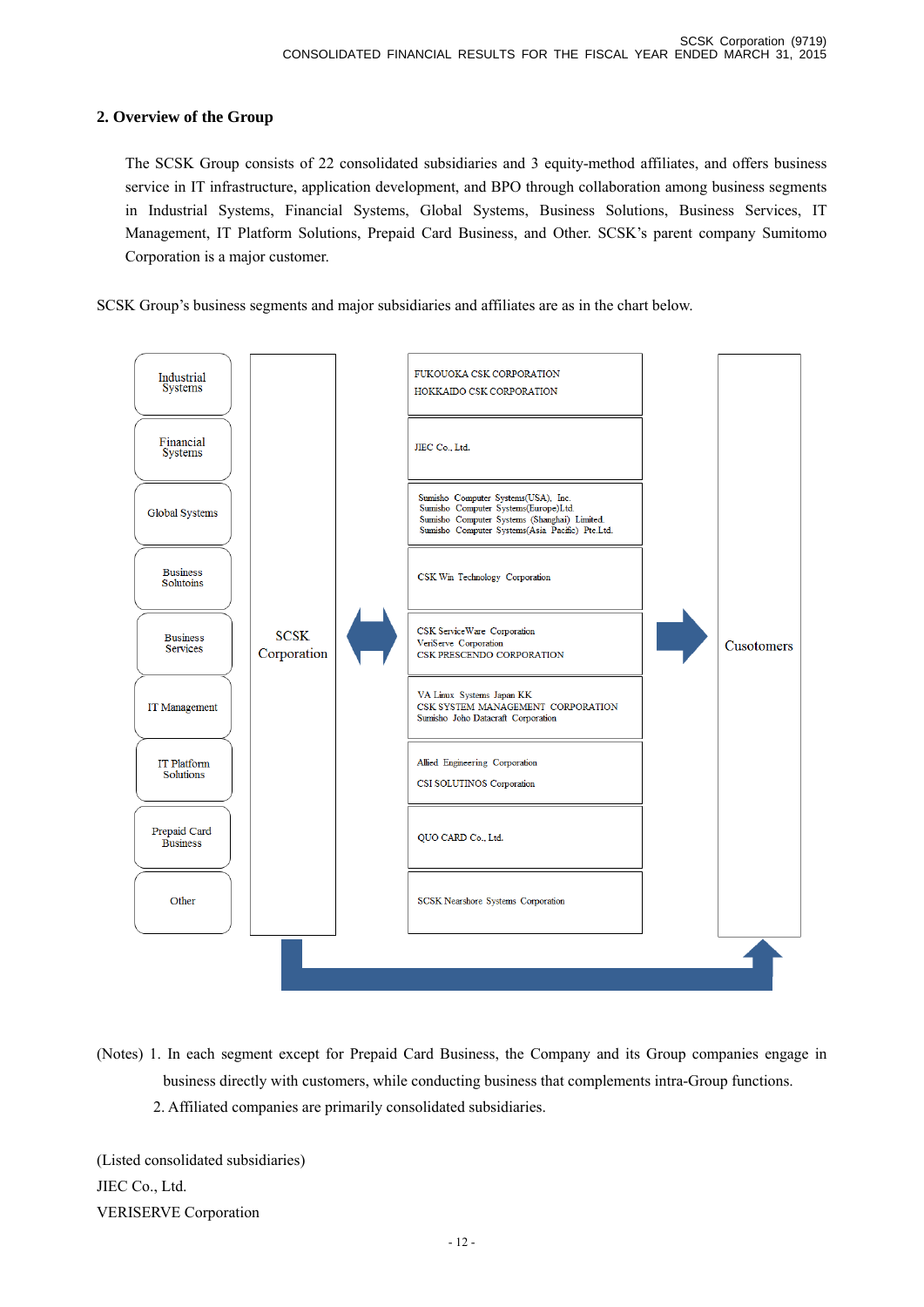#### **3. Management Policies**

#### **(1) Basic Policy**

The Group's management philosophy consists of its mission to "create our future of dreams," and promises to "respect each other," "provide excellent service utilizing reliable technology," and "sustain growth from a global and future perspective."

Based on this management philosophy, each executive and employee of the Group will aim to develop trust with client companies and continue to achieve growth from global and future perspectives. At the same time, all members of the Group will work together with client companies, shareholders and all stakeholders to generate new value, aiming to create our future of dreams.

#### **(2) Management Goals**

At the present time, SCSK Group has identified the following important management goals from the perspective of ensuring stable growth in corporate value through continued business expansion.

- (a) Increase operating income and EPS
- (b) Improve operating margins and ROE

#### **(3) Medium-term Business Strategies and Tasks Ahead**

#### a**. Business environment outlook**

A gentle recovery trend has continued in the Japanese economy, characterized by improvements in corporate earnings triggered by factors including the drop in the price of oil and the recovery of production as well as continued improvements in the labor and wage environments.

With this business sentiment as a background, we see capital investment, primarily in the financial and manufacturing industries, as being a continuous factor contributing to recovery, and we expect moderate growth to continue in IT investment in areas such as increased demand for various systems development, cloud-type IT services and outsourcing, as well as investments reflecting various system change involving financial institutions and government agencies.

Within this environment, IT investment needs are expanding to include investment needs with the main objectives of cost reduction and efficiency improvement, as well as strategic IT investment to establish competitive advantages for their companies. In addition, global IT investment is expanding in line with concepts such as the paradigm shift away from system ownership with the penetration of cloud services, system standardization and optimization on a global level, and the strengthening of head office governance, as well as further diversification through the utilization of big data.

The key to differentiation in the IT services industry will lie in whether we can respond appropriately to these diversifying needs, and whether we can continue to provide higher added value services at a satisfactory quality level as the No. 1 partner that supports companies' business strategies through IT. It is becoming necessary to respond to structural changes in traditional business models as represented by contract-type and labor-intensive business that has been at the center of IT services up until now, and to implement company-wide, strategic initiatives in order to promptly strengthen the services and products provided.

#### **b. Medium-term management tasks and business strategy**

In this environment, the Company will aim for continuous growth by working to resolve various business issues facing corporate customers through accurately perceiving corporate customers' needs and providing optimal services, and by creating new value through IT.

The Company merged with CSK in October 2011, and got off to a new start as SCSK with a threeyear medium-term management plan through the year ended March 31, 2015. Since then, we have achieved the management targets of the medium-term management plan and enhanced the management base through strengthening and expanding the business base by implementing the key strategies of pursuing cross selling, expanding the global solutions business and strengthening the cloud solutions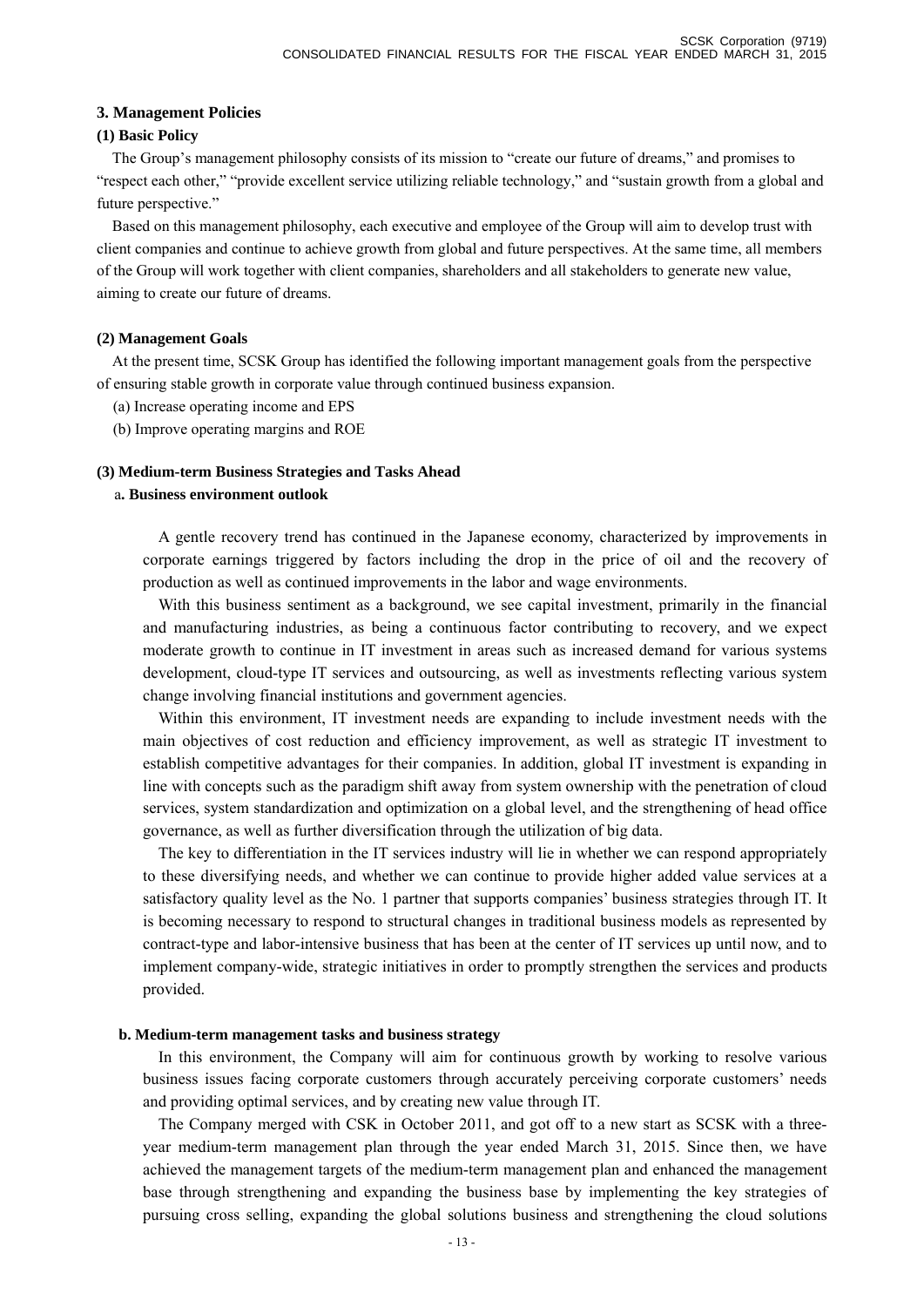business, while also working to actively integrate and merge organizations and functions and improve the efficiency of business and operations.

In the new medium-term management plan, the period of the plan is positioned as a second stage for the Company to develop into one of the leading companies in the industry, based on which we will develop and implement a dynamic growth strategy with the high level of profitability we have established since the merger as a foundation for growth.

We have established three basic strategies for medium-term growth. Specifically: 1. making a shift to a service-oriented business, 2. promoting strategic business that captures the changing times, and 3. achieving a second stage of global expansion. Other strategies of the plan include improvements to operational quality in system development aimed at further enhancing the management base and improvements to operational efficiency through reforms in work styles.

Going forward, we will steadily implement these strategies through concrete measures.

#### i). Shift to a service-oriented business

As a result of factors including the diversification of customer needs and the paradigm shift from ownership to usage of systems, structural changes are beginning to occur, specifically a shift from traditional business models as represented by contract-type and labor-intensive business to serviceoriented business. The Company views these structural changes as an opportunity for active growth, and will strongly promote strategic initiatives aimed at expanding service-oriented business in advance of competitors. Based on the intellectual property rights that we have accumulated, we will create high value added services that only SCSK can provide, and offer these to our customers over the long term in order to improve our competitiveness.

Specifically, we will expand our existing service-oriented business that includes various SaaS applications being provided for customers in the distribution industry including retailers and dispensing pharmacies, the USiZE pay-for-use IT infrastructure provision service, and various BPO services including contact centers while working to improve added value through new services that combine system development, infrastructure, and BPO.

In order to implement these measures, from April 2015 we will adopt an organizational structure that makes it possible to integrate and provide systems development, infrastructure construction, and systems operations to corporate customers in different industries (manufacturing, telecommunications, distribution and finance) as we work to expand business through the creation of high value added services and long-term, stable relationships with customers.

#### ii). Promote strategic business that captures the changing times

By effectively using the Company's human resources, technical components, track record, and accumulated know-how we will focus the allocation of management resources and the strategic expansion of business on growth industries and in fields where we can demonstrate our strengths, while being mindful of their future potential and growth potential.

For example, in the automotive embedded systems business for the automotive industry, a large amount of advanced software development is required for one model of automobile, and global standards are rapidly evolving.

Within this environment, with the aim of being the No. 1 vendor/provider of AUTOSAR (AUTomotive Open System ARchitecture) compatible OSs and middleware (basic software), we will significantly expand personnel and actively conduct investment for R&D and business promotion.

Furthermore, in response to the medium- to long-term strategies and active systems investment of leading global financial institutions, we will aim to strategically expand business in global business through means such as strengthening operations and implementing resource strategies.

iii). Second stage of global expansion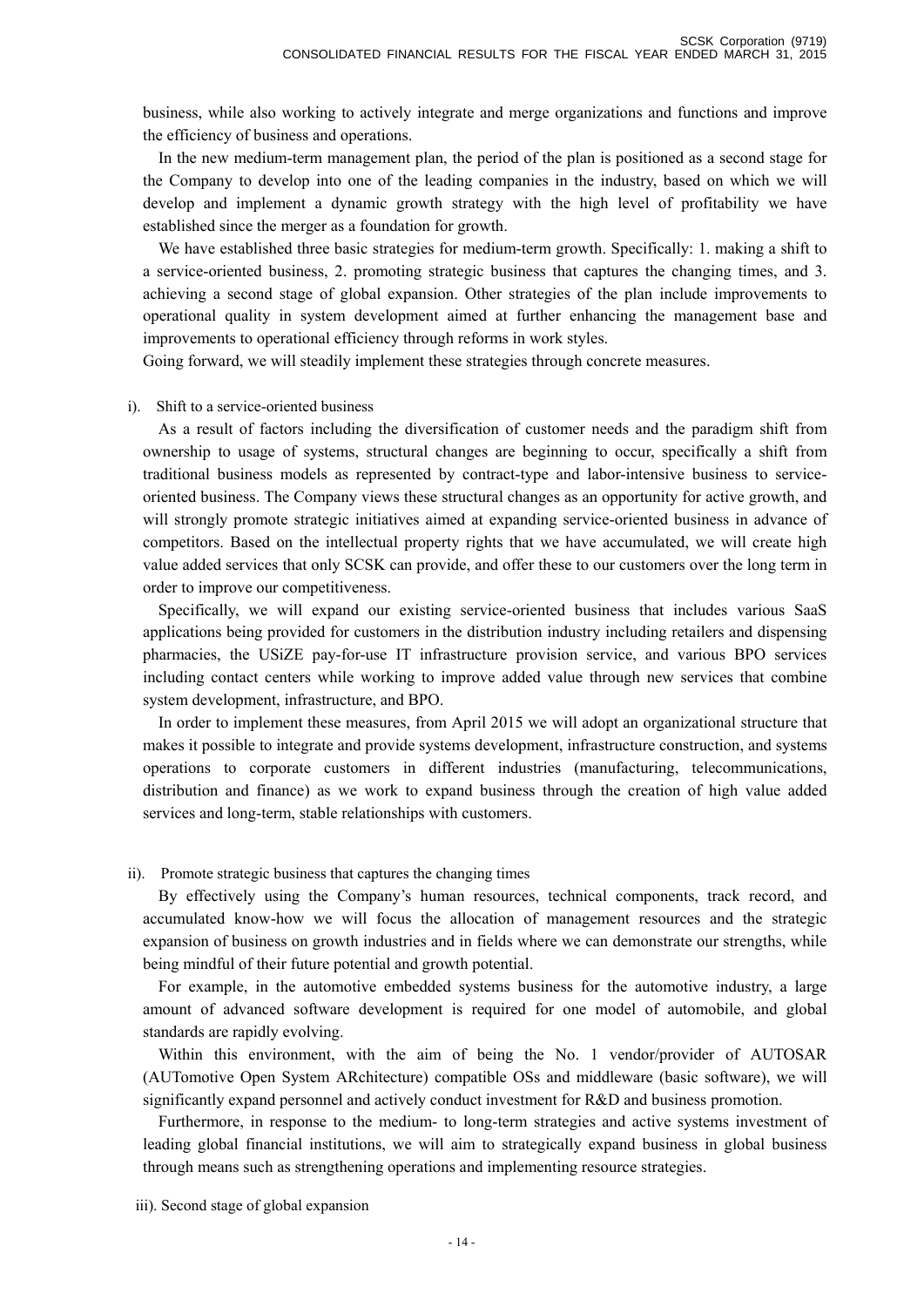The Company defines the "greater Japanese market" as including IT demand accompanying the overseas expansion of customers; that is, all demand for IT services arising from the overseas expansion of Japanese companies that principally conduct business activities in Japan.

The Company has effectively used the experience and know-how it has developed through the provision of IT support for the global expansion of many customers, including the Sumitomo Corporation Group, to implement a global strategy of providing high-quality support based on Japanese standards for the "greater Japanese market" in order to increase the sales ratio of global business.

This global strategy will be further pursued within the new medium-term management plan. In addition to the initiatives implemented to date, we will strengthen systems for overseas businesses within the strategic businesses set forth in the basic strategies of the medium-term management plan such as automotive embedded systems and major financial institutions in order to further expand our global business.

While we implement these basic strategies, we will also improve operational quality through the promotion of company-wide development standards and the strengthening of project management capabilities, and the enhancement of operational efficiency through improvements in office efficiency and operational processes.

In addition, we will continue to develop internal management structures for the entire Group in areas including internal control, risk management, compliance, and security management.

Since FY2013 the Company has conducted initiatives for working style reform, called the Smart Challenge 20 program, focused on reducing overtime and encouraging employees to take their paid vacation days. The aim is to ensure that we have a healthy and motivated workforce capable of engaging in productive, creative high added value work for customers and society.

In addition, we have introduced a discretionary work system, flex-time system, work from home system, generous child-care and family-care measures, and a full employment system up to age 65 to support working styles aligned with employees' life stages, as well as the active promotion of a "backup system" that allows the acquisition of additional paid vacation days if an unexpected event such as an illness or accident occurs after all paid vacation days have been used, and the scheduled award of paid vacation days, all aimed towards the full utilization of paid vacation days. Frameworks have been successfully adopted to reward employees based on the degree of organizational and individual attainment of these various systems and measures; in other words, the level of improvement in working styles.

We provide career support programs to promote the active appointment of female human resources to managerial positions. We have set the goal of having 100 female officers and line mangers by 2018, and we provide career development support in line with this goal that includes training in response to the development issues of each generation of female employees.

These efforts by the Company have received external recognition that include 1st place overall in the 2014 Best Companies that Effectively Utilize their Employees survey sponsored by the Nihon Keizai Shimbun, the IT General Award in the IT Awards sponsored by the Japan Institute of Information Technology, selection among the FY2013 Diversity Management Selection 100 sponsored by the Japanese Ministry of Economy, Trade and Industry, and selection as a FY2014 Health & Productivity Stock and FY2014 Nadeshiko Brand jointly selected by the Japanese Ministry of Economy, Trade and Industry and Tokyo Stock Exchange.

From FY2015, in order to further promote and instill improvements in working styles and the health of employees, we will change personnel systems with the aim of having each and every employee pursue more efficient and healthy working styles without worrying about overtime allowances, and will also introduce new health promotion measures that provide each employee with points based on implementing lifestyle habits needed to maintain and improve health, and the results of regular health examinations, and improvements in these.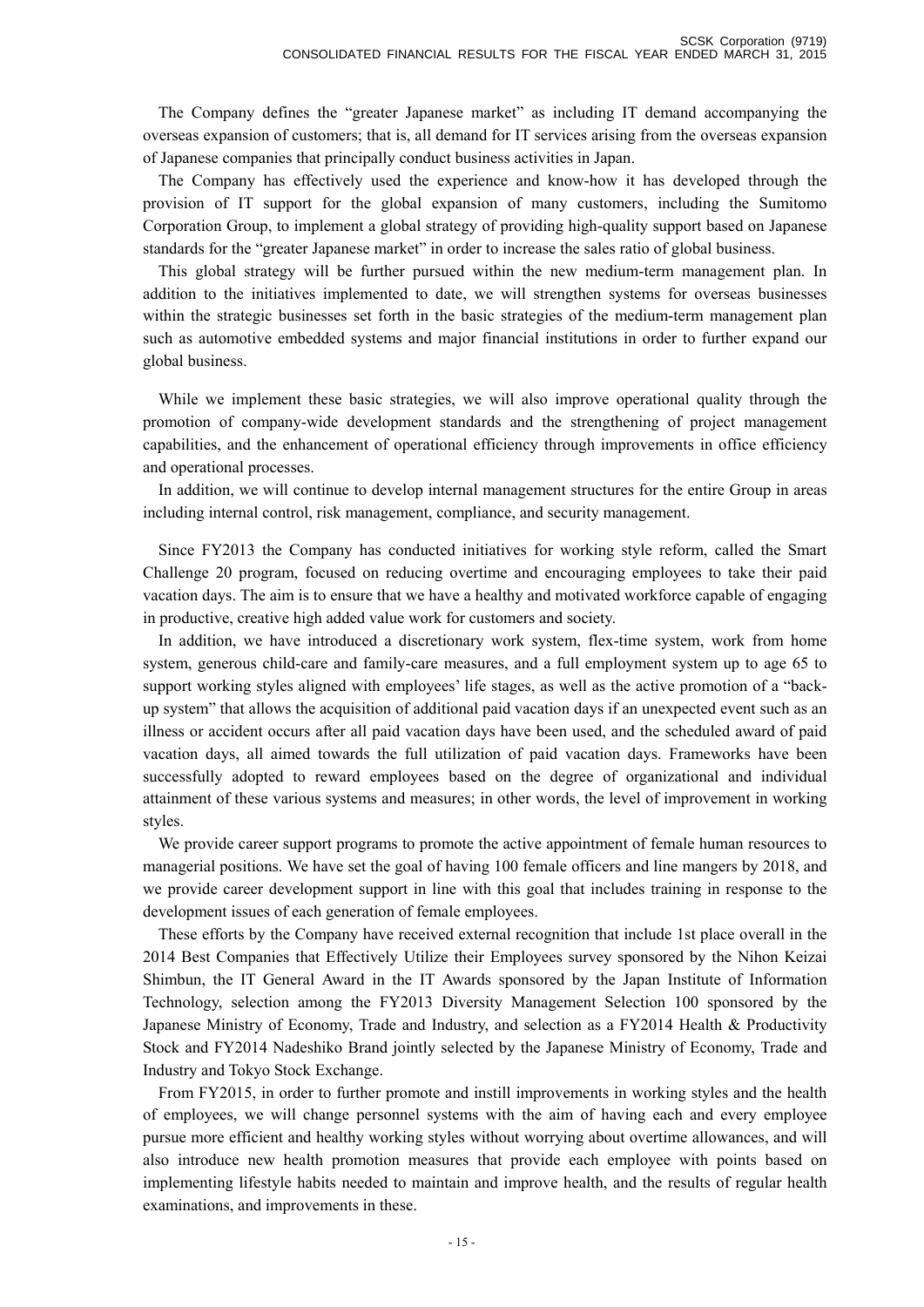Based on the idea that our employees will be motivated by these efforts to create a working environment that is "a pleasant, safe, fulfilling place to work", and that this will ultimately lead to strong business results and help create a virtuous cycle in which profits can be returned to stakeholders, the Company is further enhancing its systems in four areas: work-life balance, diversity, health management and personnel development.

Through these measures, SCSK is aiming to put into practice its corporate philosophy: "We create our future of dreams."

### **4. Basi**c **Policy on the Selection of Accounting Standards**

For its accounting standards, the Group applies J-GAAP to ensure that its consolidated financial statements can be compared across time and with other companies in the same industry in Japan.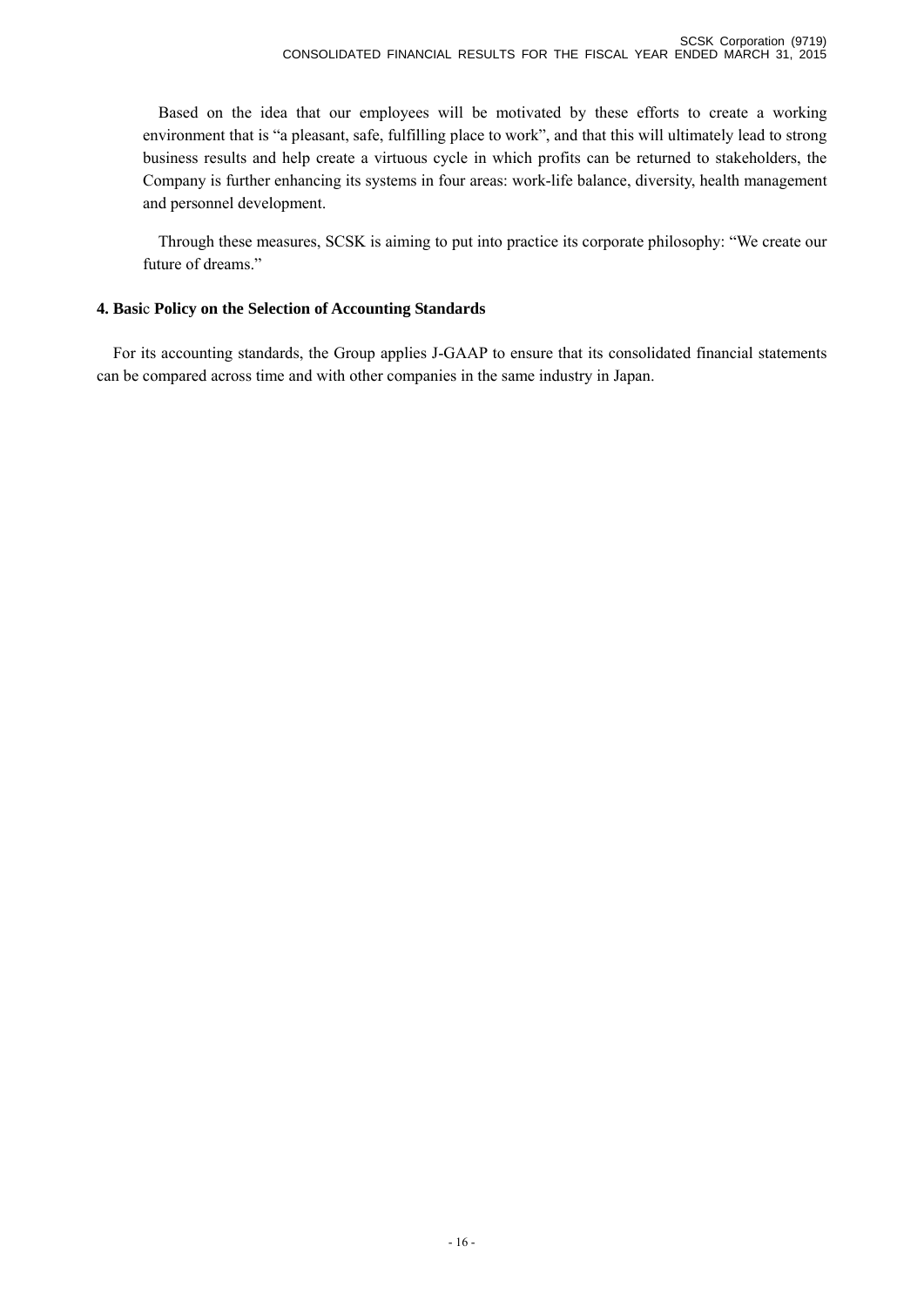### **5. Consolidated Financial Statements**

### **(1) Consolidated Balance Sheets**

|                                         |                     | (Unit: Millions of yen) |
|-----------------------------------------|---------------------|-------------------------|
|                                         | As of Mar. 31, 2014 | As of Mar. 31, 2015     |
| <b>ASSETS</b>                           |                     |                         |
| Current assets                          |                     |                         |
| Cash and deposits                       | 19,156              | 25,908                  |
| Notes and accounts receivable-trade     | 63,372              | 63,687                  |
| Lease receivables and investment assets | 2,365               | 443                     |
| Securities                              | 1,101               | 900                     |
| Operational investment securities       | 40,372              | 18,957                  |
| Merchandise and finished goods          | 2,459               | 4,528                   |
| Work in process                         | 1,757               | 522                     |
| Raw materials and supplies              | 28                  | 25                      |
| Deferred tax assets                     | 10,481              | 9,563                   |
| Guarantee deposits                      | 11                  | 24,788                  |
| Deposits paid                           | 58,864              | 61,798                  |
| Other                                   | 10,955              | 12,353                  |
| Allowance for doubtful accounts         | $-30$               | $-32$                   |
| Total current assets                    | 210,896             | 223,444                 |
| Noncurrent assets                       |                     |                         |
| Property, plant and equipment           |                     |                         |
| Buildings and structures, net           | 25,194              | 23,720                  |
| Tools, furniture and fixtures, net      | 5,850               | 6,342                   |
| Land                                    | 20,681              | 20,681                  |
| Lease assets, net                       | 1,905               | 1,551                   |
| Construction in progress                | 3,552               | 11,874                  |
| Others, net                             | 3                   | 5                       |
| Total property, plant and equipment     | 57,187              | 64,175                  |
| Intangible assets                       |                     |                         |
| Goodwill                                | 251                 | 169                     |
| Other                                   | 6,964               | 7,793                   |
| Total intangible assets                 | 7,216               | 7,963                   |
| Investments and other assets            |                     |                         |
| Investment securities                   | 8,313               | 9,675                   |
| Long-term prepaid expenses              | 621                 | 939                     |
| Net defined benefit asset               | 2,295               | 2,305                   |
| Lease and guarantee deposits            | 6,519               | 7,651                   |
| Deferred tax assets                     | 23,500              | 17,062                  |
| Other                                   | 1,634               | 1,340                   |
| Allowance for doubtful accounts         | $-252$              | $-268$                  |
| Total investments and other assets      | 42,632              | 38,706                  |
| Total noncurrent assets                 | 107,036             | 110,845                 |
| Total assets                            | 317,932             | 334,290                 |
|                                         |                     |                         |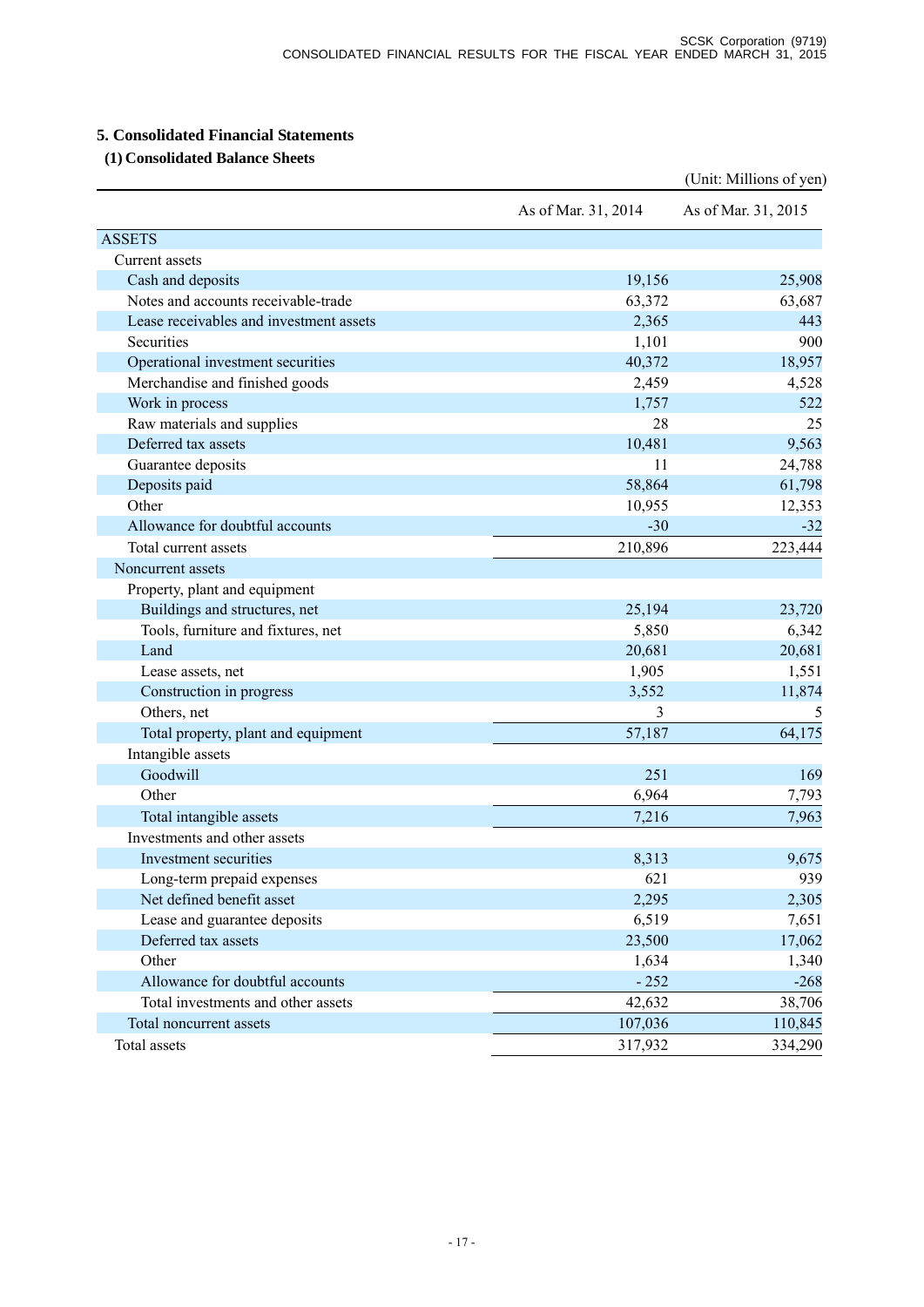(Unit: Millions of yen)

|                                                       | As of Mar. 31, 2014 | As of Mar. 31, 2015 |
|-------------------------------------------------------|---------------------|---------------------|
| <b>LIABILITIES</b>                                    |                     |                     |
| <b>Current liabilities</b>                            |                     |                     |
| Notes and accounts payable-trade                      | 19,644              | 17,769              |
| Short-term loans payable                              | 17,000              | 10,000              |
| Current portion of bonds                              |                     | 5,000               |
| Current portion of long-term loans payable            |                     | 10,000              |
| Lease obligations                                     | 3,253               | 1,086               |
| Income taxes payable                                  | 2,471               | 2,212               |
| Provision for bonuses                                 | 7,492               | 6,585               |
| Provision for directors' bonuses                      | 121                 | 133                 |
| Provision for loss on construction contracts          | 78                  | 27                  |
| Deposits received of prepaid cards                    | 70,647              | 77,204              |
| Other                                                 | 24,816              | 30,779              |
| Total current liabilities                             | 145,524             | 160,799             |
| Noncurrent liabilities                                |                     |                     |
| Bonds payable                                         | 20,000              | 15,000              |
| Long-term loans payable                               | 20,000              | 15,000              |
| Lease obligations                                     | 2,109               | 1,694               |
| Net defined benefit liability                         | 192                 | 209                 |
| Provision for directors' retirement benefits          | 29                  | 24                  |
| Asset retirement obligations                          | 1,508               | 1,538               |
| Long-term lease and guarantee deposits                | 501                 | 524                 |
| Other                                                 | 1,905               | 962                 |
| Total noncurrent liabilities                          | 46,248              | 34,954              |
| <b>Total liabilities</b>                              | 191,773             | 195,753             |
| <b>NET ASSETS</b>                                     |                     |                     |
| Shareholders' equity                                  | 21,152              | 21,152              |
| Capital stock                                         | 3,061               | 3,054               |
| Capital surplus                                       | 101,176             | 111,171             |
| Retained earnings                                     | $-8,510$            | $-8,471$            |
| Treasury stock                                        | 116,880             | 126,907             |
| Total shareholders' equity                            |                     |                     |
| Accumulated other comprehensive income                |                     |                     |
| Valuation difference on available-for-sale securities | 1,129               | 2,520               |
| Deferred gains or losses on hedges                    | $-0$                | $-16$               |
| Foreign currency translation adjustment               | $-57$               | 361                 |
| Remeasurements of defined benefit plans               | 2,537               | 2,684               |
| Total accumulated other comprehensive income          | 3,608               | 5,550               |
| Subscription rights to shares                         | 135                 | 106                 |
| Minority interests                                    | 5,535               | 5,971               |
| Total net assets                                      | 126,159             | 138,536             |
| Total liabilities and net assets                      | 317,932             | 334,290             |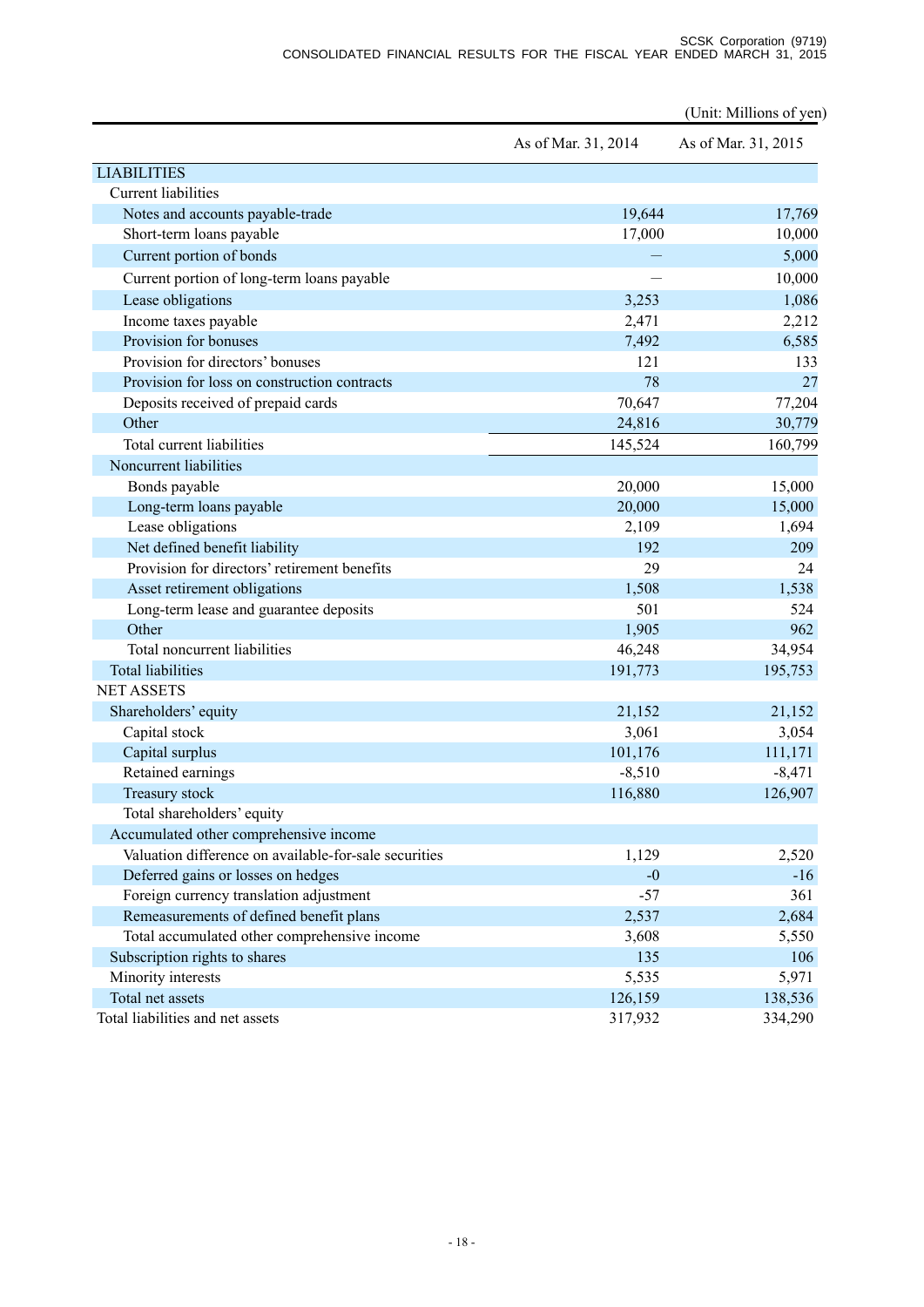### **(2) Consolidated Statements of Income and Comprehensive Income Consolidated Statements of Income**

|                                                                           |                                       | (Unit: Millions of yen)               |
|---------------------------------------------------------------------------|---------------------------------------|---------------------------------------|
|                                                                           | From Apr. 1, 2013<br>to Mar. 31, 2014 | From Apr. 1, 2014<br>to Mar. 31, 2015 |
| Net sales                                                                 | 288,236                               | 297,633                               |
| Cost of sales                                                             | 219,511                               | 225,163                               |
| Gross profit                                                              | 68,724                                | 72,469                                |
| Selling, general and administrative expenses                              | 44,749                                | 44,466                                |
| Operating income                                                          | 23,974                                | 28,003                                |
| Non-operating income                                                      |                                       |                                       |
| Interest income                                                           | 215                                   | 97                                    |
| Dividend income<br>Share of profit of entities accounted for using equity | 46                                    | 48                                    |
| method                                                                    | 321                                   | 472                                   |
| Gain on sales of investment securities                                    | 280                                   | 1,043                                 |
| Hoard profit of prepaid card                                              | 1,166                                 | 1,394                                 |
| Other                                                                     | 616                                   | 392                                   |
| Total non-operating income                                                | 2,646                                 | 3,449                                 |
| Non-operating expenses                                                    |                                       |                                       |
| Interest expenses                                                         | 327                                   | 221                                   |
| Retirement benefit expenses                                               | 260                                   | 260                                   |
| Loss on sales of investment securities                                    | 41                                    | 39                                    |
| Other                                                                     | 301                                   | 262                                   |
| Total non-operating expenses                                              | 930                                   | 784                                   |
| Ordinary income                                                           | 25,690                                | 30,667                                |
| Extraordinary income<br>Gain on sales of non-current assets               | 239                                   | 2                                     |
| Gain on sales of investment securities                                    | 3                                     | 451                                   |
| Gain on sales of subsidiaries and affiliates' stocks                      | $\theta$                              |                                       |
|                                                                           |                                       |                                       |
| Gain on sales of memberships                                              | 13                                    |                                       |
| Gain on reversal of subscription rights to shares                         | 6                                     | 3                                     |
| Total extraordinary income<br><b>Extraordinary losses</b>                 | 263                                   | 456                                   |
| Loss on retirement of non-current assets                                  | 168                                   | 364                                   |
| Loss on sales of non-current assets                                       | 226                                   | $\boldsymbol{0}$                      |
| Impairment loss                                                           | 1,119                                 | $\mathbf{0}$                          |
| Loss on valuation of investment securities                                | 2,609                                 | 1                                     |
| Loss on valuation of stocks of subsidiaries                               |                                       |                                       |
| and affiliates                                                            | 811                                   |                                       |
| Loss on liquidation of subsidiaries                                       | 89                                    |                                       |
| Business withdrawal loss                                                  | 401                                   |                                       |
| Office transfer related expenses                                          | 818                                   | 2,595                                 |
| Burden of loss on outside the contract                                    |                                       | 409                                   |
| Compensation expenses                                                     | 250                                   | 1,111                                 |
| Contractual termination penalties                                         |                                       | 170                                   |
| Total extraordinary losses                                                | 6,496                                 | 4,653                                 |
| Income before income taxes and minority interests                         | 19,457                                | 26,471                                |
| Income taxes — current                                                    | 2,597                                 | 2,944                                 |
| Income taxes — deferred                                                   | $-1,794$                              | 7,439                                 |
| Total income taxes                                                        | 803                                   | 10,384                                |
| Income before minority interests                                          | 18,654                                | 16,087                                |
| Minority interests in income                                              | 266                                   | 448                                   |
| Net income                                                                | 18,387                                | 15,638                                |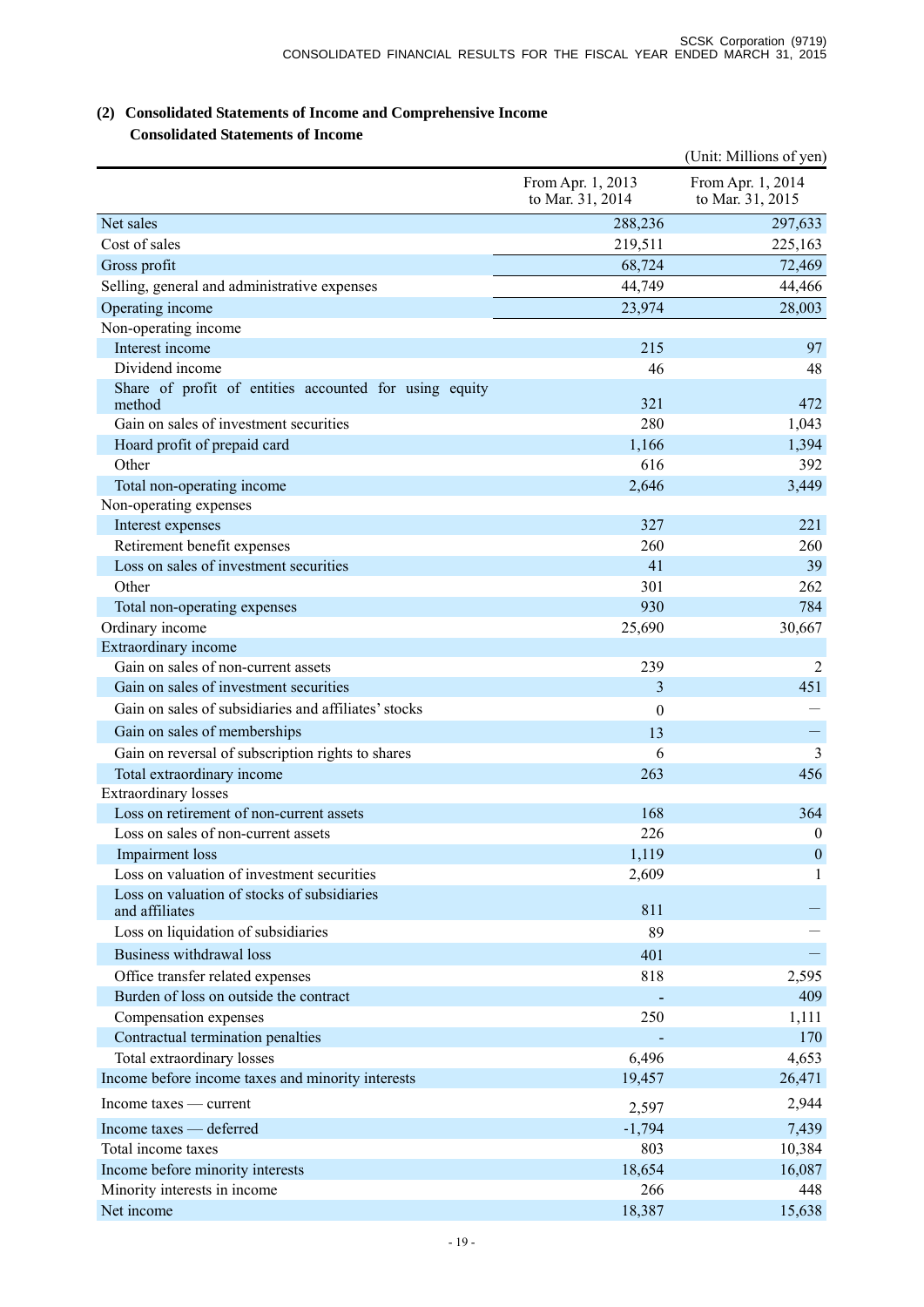### (2). **Consolidated Statements of Comprehensive Income**

|                                                                                      |                                       | (Unit: Millions of yen)               |
|--------------------------------------------------------------------------------------|---------------------------------------|---------------------------------------|
|                                                                                      | From Apr. 1, 2013<br>to Mar. 31, 2014 | From Apr. 1, 2014<br>to Mar. 31, 2015 |
| Income before minority interests                                                     | 18,654                                | 16,087                                |
| Other comprehensive income                                                           |                                       |                                       |
| Valuation difference on available-for-sale securities                                | 155                                   | 1,365                                 |
| Deferred gains or losses on hedges                                                   | $-9$                                  | $-15$                                 |
| Foreign currency translation adjustment                                              | 406                                   | 413                                   |
| Remeasurements of defined benefit plans                                              |                                       | 277                                   |
| Gain or loss on change in equity                                                     | 5                                     |                                       |
| Share of other comprehensive income of entities accounted<br>for using equity method | 23                                    | 46                                    |
| Total other comprehensive income                                                     | 581                                   | 2,087                                 |
| Comprehensive income                                                                 | 19,236                                | 18,174                                |
| Comprehensive income attributable to                                                 |                                       |                                       |
| Comprehensive income attributable to owners of parent                                | 18,963                                | 17,580                                |
| Comprehensive income attributable to minority interests                              | 272                                   | 594                                   |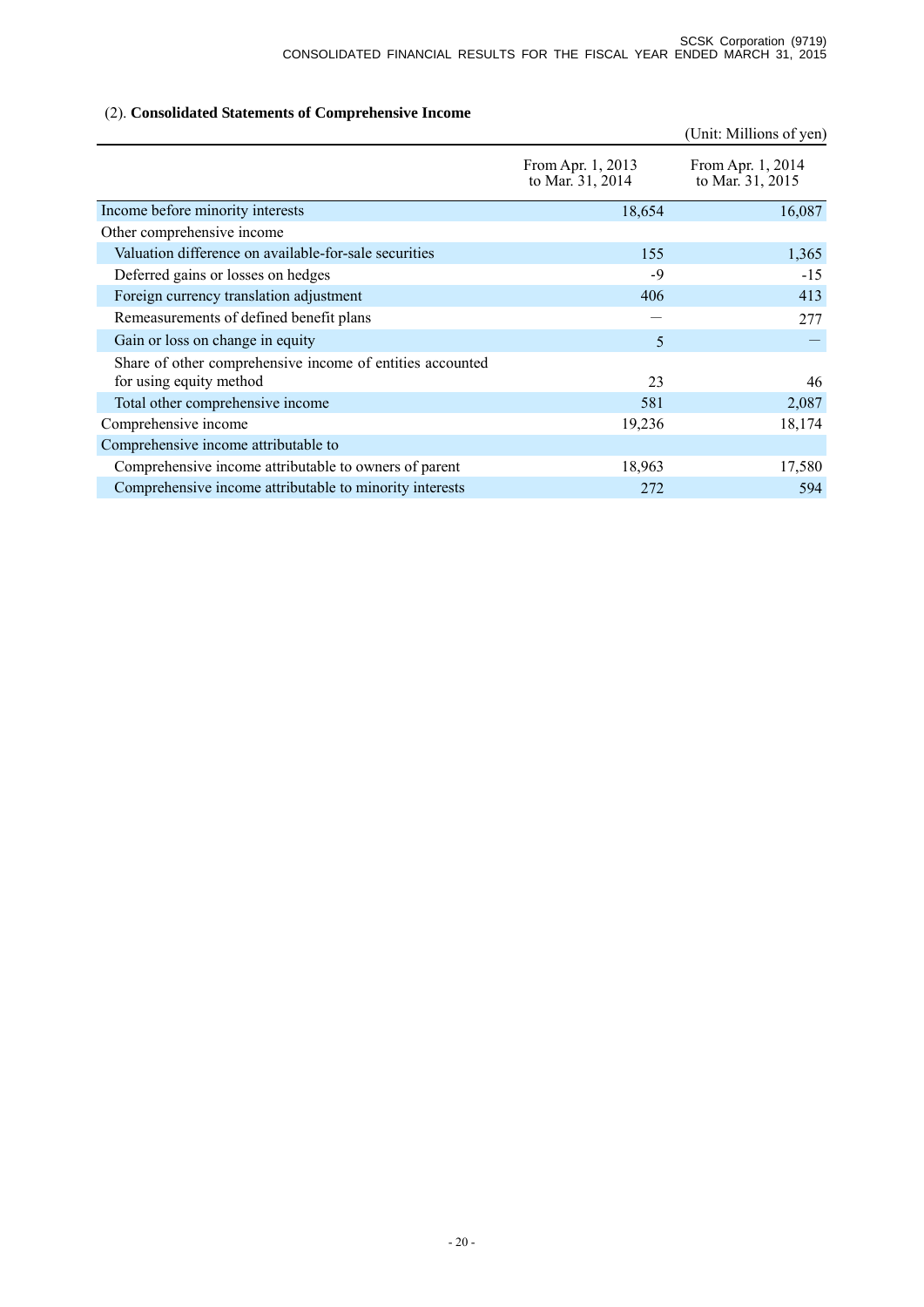### **(3) Consolidated Statements of Shareholders' Equity**

Previous fiscal year (April 1, 2013- March 31, 2014)

|                                                                                                             | (Unit: Millions of yen) |                      |                 |                |                               |  |  |
|-------------------------------------------------------------------------------------------------------------|-------------------------|----------------------|-----------------|----------------|-------------------------------|--|--|
|                                                                                                             |                         | Shareholders' equity |                 |                |                               |  |  |
|                                                                                                             | Capital stock           | Capital reserve      | Capital surplus | Treasury stock | Total shareholders'<br>equity |  |  |
| <b>Balance</b> at<br>beginning of<br>current period                                                         | 21,152                  | 3,066                | 86,735          | $-8,654$       | 102,300                       |  |  |
| Cumulative effects<br>of changes in<br>accounting policies                                                  |                         |                      |                 |                |                               |  |  |
| <b>Restated balance</b>                                                                                     | 21,152                  | 3,066                | 86,735          | $-8,654$       | 102,300                       |  |  |
| Changes of items<br>during period                                                                           |                         |                      |                 |                |                               |  |  |
| Dividends of<br>surplus                                                                                     |                         |                      | $-3,949$        |                | $-3,949$                      |  |  |
| Net income                                                                                                  |                         |                      | 18,387          |                | 18,387                        |  |  |
| Difference<br>in<br>change in equity                                                                        |                         |                      | $\mathfrak{Z}$  |                | 3                             |  |  |
| Purchase<br>of<br>treasury stock                                                                            |                         |                      |                 | $-25$          | $-25$                         |  |  |
| $\overline{\text{of}}$<br>Disposal<br>treasury stock                                                        |                         | $-4$                 |                 | 155            | 150                           |  |  |
| in<br>Change<br>equity<br>in<br>affiliates<br>accounted<br>for<br>equity<br>by<br>method-<br>treasury stock |                         |                      |                 | 14             | 14                            |  |  |
| Net changes in<br>line items other<br>than<br>shareholders'<br>equity/capital                               |                         |                      |                 |                |                               |  |  |
| Total changes<br>of<br>items during period                                                                  |                         | $-4$                 | 14,440          | 143            | 14,579                        |  |  |
| Balance at the end<br>of the period                                                                         | 21,152                  | 3,061                | 101,176         | $-8,510$       | 116,880                       |  |  |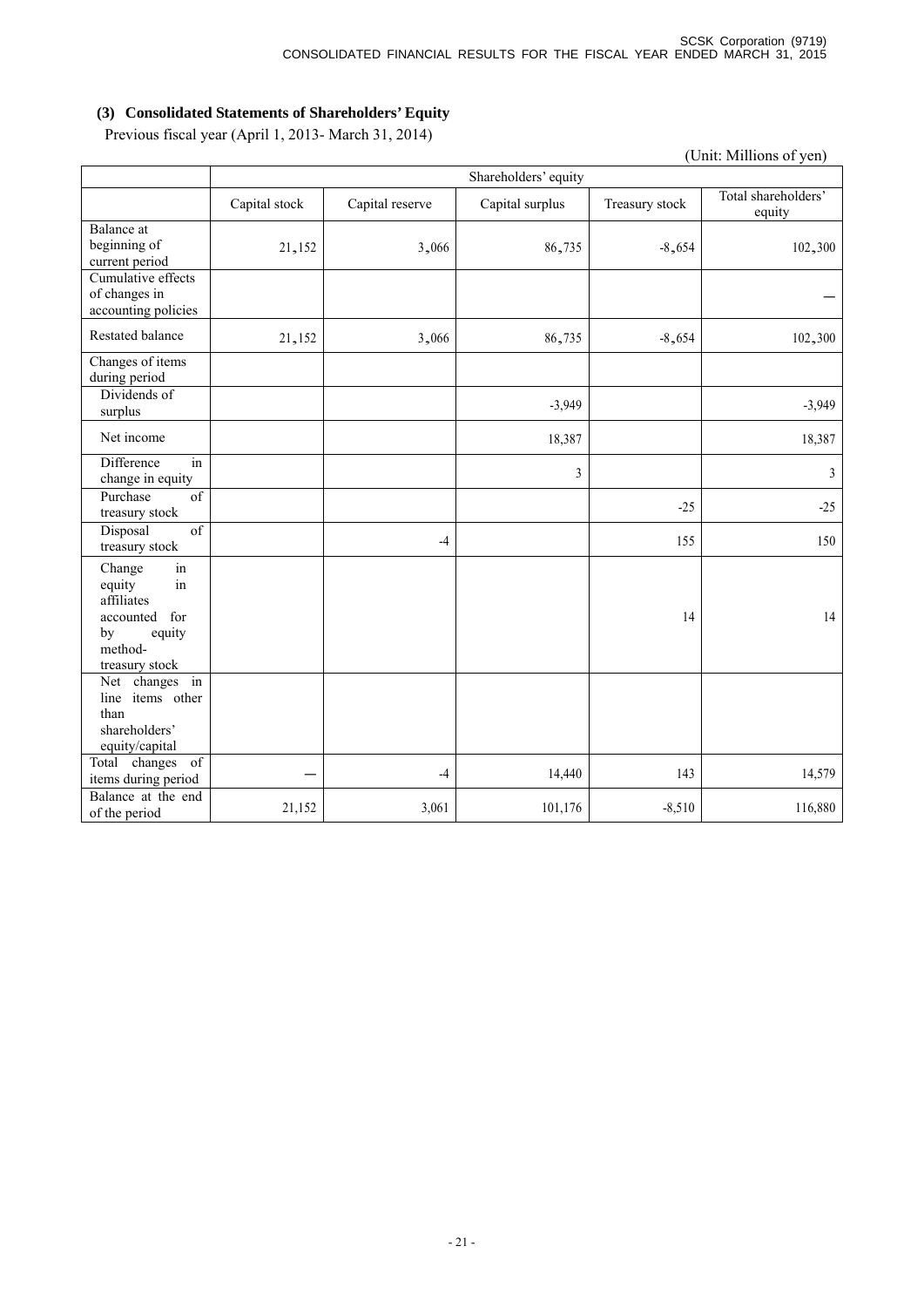|                                                                                                             |                                                                              | Accumulated other comprehensive income      |                                                                         |                                                      |                                               |                                     |                      |                     |
|-------------------------------------------------------------------------------------------------------------|------------------------------------------------------------------------------|---------------------------------------------|-------------------------------------------------------------------------|------------------------------------------------------|-----------------------------------------------|-------------------------------------|----------------------|---------------------|
|                                                                                                             | Valuation<br>and<br>difference<br>on<br>available-<br>for-sale<br>securities | Deferred<br>gains or<br>losses on<br>hedges | Foreign<br>currency<br>translation<br>adjustmen<br>$\mathop{\text{ts}}$ | Remeasur<br>ements of<br>defined<br>benefit<br>plans | Total<br>other<br>comprehe<br>nsive<br>income | New share<br>subscription<br>rights | Minority<br>interest | Total net<br>assets |
| <b>Balance</b> at<br>beginning of<br>current period                                                         | 957                                                                          | 8                                           | $-468$                                                                  |                                                      | 498                                           | 168                                 | 5,241                | 108,208             |
| Cumulative<br>effects of changes<br>in accounting<br>policies                                               |                                                                              |                                             |                                                                         |                                                      |                                               |                                     |                      |                     |
| Restated balance                                                                                            | 957                                                                          | 8                                           | $-468$                                                                  |                                                      | 498                                           | 168                                 | 5,241                | 108,208             |
| Changes of items<br>during period                                                                           |                                                                              |                                             |                                                                         |                                                      |                                               |                                     |                      |                     |
| of<br><b>Dividends</b><br>surplus                                                                           |                                                                              |                                             |                                                                         |                                                      |                                               |                                     |                      | $-3,949$            |
| Net income                                                                                                  |                                                                              |                                             |                                                                         |                                                      |                                               |                                     |                      | 18,387              |
| Difference<br>in<br>change<br>in<br>equity                                                                  |                                                                              |                                             |                                                                         |                                                      |                                               |                                     |                      | 3                   |
| of<br>Purchase<br>treasury stock                                                                            |                                                                              |                                             |                                                                         |                                                      |                                               |                                     |                      | $-25$               |
| of<br>Disposal<br>treasury stock                                                                            |                                                                              |                                             |                                                                         |                                                      |                                               |                                     |                      | 150                 |
| Change<br>in<br>equity<br>in<br>affiliates<br>for<br>accounted<br>by<br>equity<br>method-<br>treasury stock |                                                                              |                                             |                                                                         |                                                      |                                               |                                     |                      | 14                  |
| Net changes in<br>line items other<br>than<br>shareholders'<br>equity/capital                               | 171                                                                          | $-9$                                        | 410                                                                     | 2,537                                                | 3,109                                         | $-32$                               | 294                  | 3,371               |
| Total changes of<br>items during the<br>period                                                              | 171                                                                          | $-9$                                        | 410                                                                     | 2,537                                                | 3,109                                         | $-32$                               | 294                  | 17,951              |
| at the<br>Balance<br>end of the period                                                                      | 1,129                                                                        | $-0$                                        | $-57$                                                                   | 2,537                                                | 3,608                                         | 135                                 | 5,535                | 126,159             |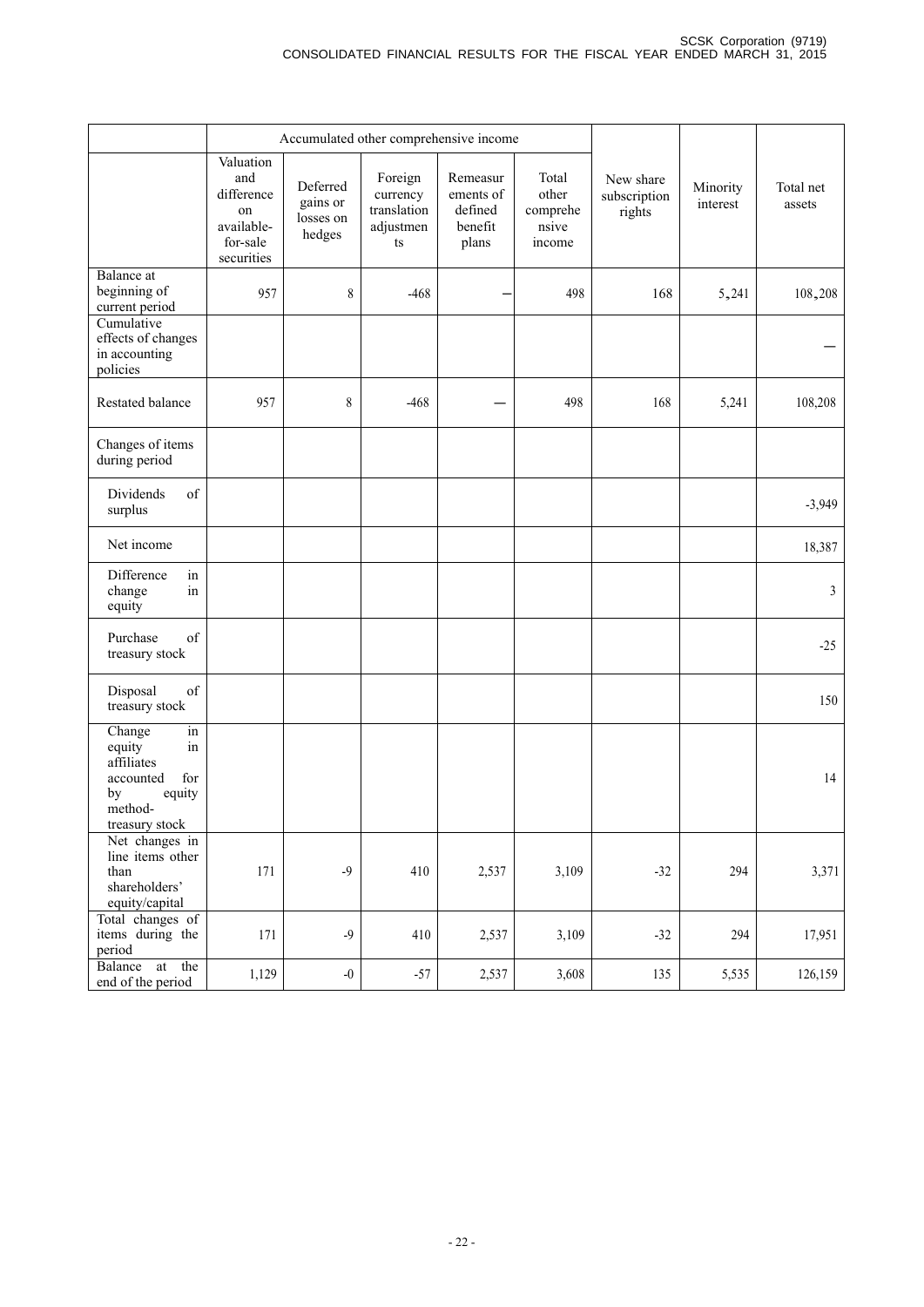(Unit: Millions of yen)

|                                                                                              | Shareholders' equity |                 |                 |                |                               |  |
|----------------------------------------------------------------------------------------------|----------------------|-----------------|-----------------|----------------|-------------------------------|--|
|                                                                                              | Capital stock        | Capital reserve | Capital surplus | Treasury stock | Total shareholders'<br>equity |  |
| Balance<br>at<br>of<br>beginning<br>current period                                           | 21,152               | 3,061           | 101,176         | $-8,510$       | 116,880                       |  |
| Cumulative effects<br>of<br>changes<br>in<br>accounting policies                             |                      |                 | $-964$          |                | $-964$                        |  |
| Restated balance                                                                             | 21,152               | 3,061           | 100,212         | $-8,510$       | 115,916                       |  |
| Changes of items<br>during period                                                            |                      |                 |                 |                |                               |  |
| <b>Dividends</b><br>$\overline{of}$<br>surplus                                               |                      |                 | $-4,679$        |                | $-4,679$                      |  |
| Net income                                                                                   |                      |                 | 15,638          |                | 15,638                        |  |
| Difference<br>in<br>change in equity                                                         |                      |                 |                 |                |                               |  |
| of<br>Purchase<br>treasury stock                                                             |                      |                 |                 | $-21$          | $-21$                         |  |
| Disposal<br>of<br>treasury stock                                                             |                      | $-7$            |                 | 53             | 46                            |  |
| Change in equity<br>affiliates<br>in<br>accounted for by<br>equity method-<br>treasury stock |                      |                 |                 | 6              | 6                             |  |
| Net changes in<br>line items other<br>than<br>shareholders'<br>equity/capital                |                      |                 |                 |                |                               |  |
| Total changes of<br>items during the<br>period                                               |                      | $-7$            | 10,958          | 39             | 10,990                        |  |
| Balance at the end<br>of the period                                                          | 21,152               | 3,054           | 111,171         | $-8,471$       | 126,907                       |  |

Fiscal year under review (April 1, 2014- March 31, 2015)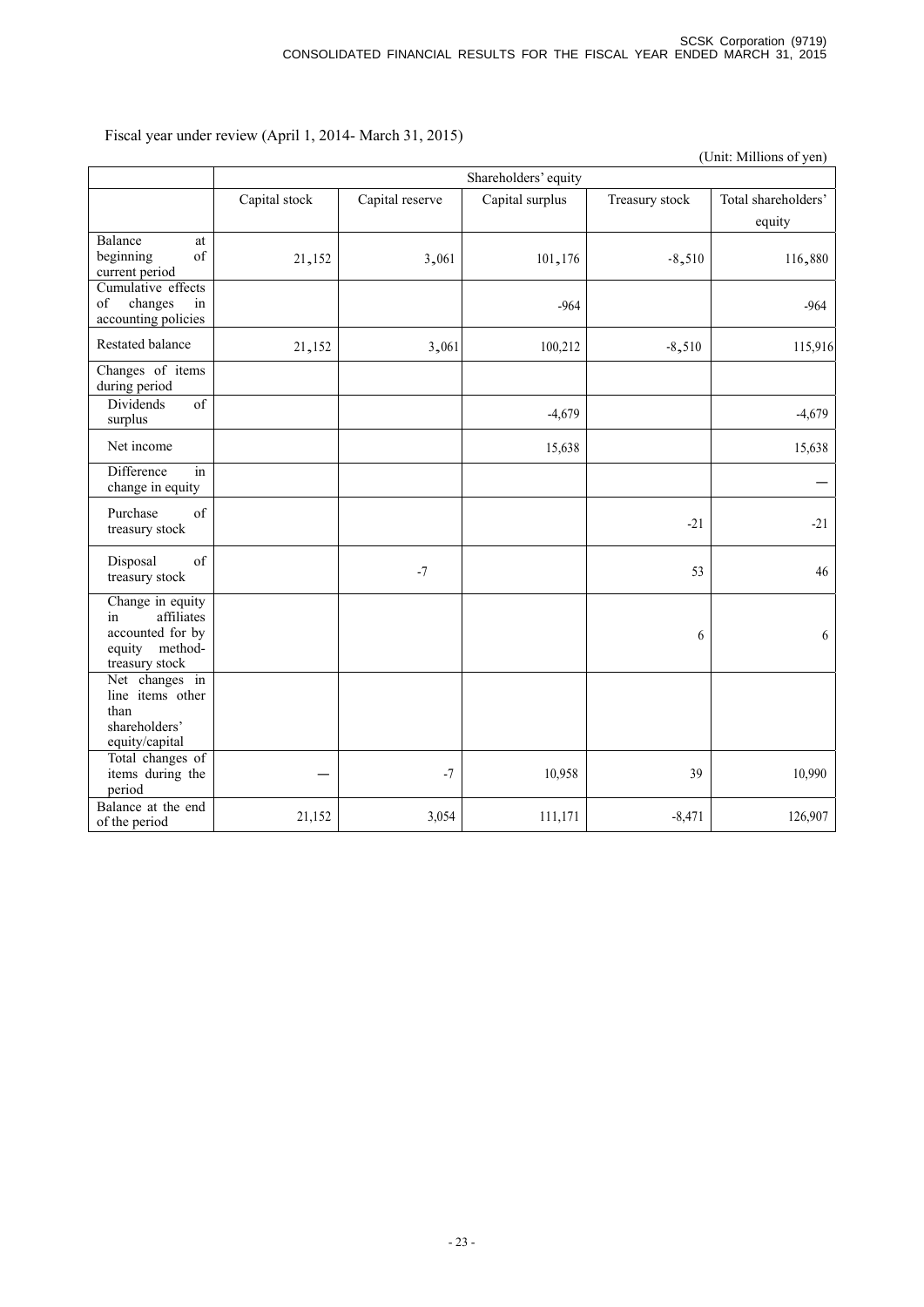|                                                                                                          |                                                                              | Accumulated other comprehensive income      |                                                       |                                                      |                                               |                                     |                      |                     |
|----------------------------------------------------------------------------------------------------------|------------------------------------------------------------------------------|---------------------------------------------|-------------------------------------------------------|------------------------------------------------------|-----------------------------------------------|-------------------------------------|----------------------|---------------------|
|                                                                                                          | Valuation<br>and<br>difference<br>on<br>available-<br>for-sale<br>securities | Deferred<br>gains or<br>losses on<br>hedges | Foreign<br>currency<br>translation<br>adjustmen<br>ts | Remeasur<br>ements of<br>defined<br>benefit<br>plans | Total<br>other<br>comprehe<br>nsive<br>income | New share<br>subscription<br>rights | Minority<br>interest | Total net<br>assets |
| Balance<br>at<br>beginning<br>of<br>current period                                                       | 1,129                                                                        | $-0$                                        | $-57$                                                 | 2,537                                                | 3,608                                         | 135                                 | 5,535                | 126,159             |
| Cumulative<br>effects<br>of<br>in<br>changes<br>accounting<br>policies                                   |                                                                              |                                             |                                                       |                                                      |                                               |                                     |                      | $-964$              |
| Restated<br>balance                                                                                      | 1,129                                                                        | $-0$                                        | $-57$                                                 | 2,537                                                | 3,608                                         | 135                                 | 5,535                | 125,196             |
| $\overline{of}$<br>Changes<br>during<br>items<br>period                                                  |                                                                              |                                             |                                                       |                                                      |                                               |                                     |                      |                     |
| Dividends of<br>surplus                                                                                  |                                                                              |                                             |                                                       |                                                      |                                               |                                     |                      | $-4,679$            |
| Net income                                                                                               |                                                                              |                                             |                                                       |                                                      |                                               |                                     |                      | 15,638              |
| Difference in<br>change<br>in<br>equity                                                                  |                                                                              |                                             |                                                       |                                                      |                                               |                                     |                      |                     |
| Purchase<br>$\overline{of}$<br>treasury stock                                                            |                                                                              |                                             |                                                       |                                                      |                                               |                                     |                      | $-21$               |
| Disposal<br>$\overline{of}$<br>treasury stock                                                            |                                                                              |                                             |                                                       |                                                      |                                               |                                     |                      | 46                  |
| Change<br>in<br>equity<br>in<br>affiliates<br>accounted for<br>by<br>equity<br>method-<br>treasury stock |                                                                              |                                             |                                                       |                                                      |                                               |                                     |                      | 6                   |
| Net changes<br>in line items<br>other<br>than<br>shareholders'<br>equity/capital                         | 1,390                                                                        | $-15$                                       | 419                                                   | 147                                                  | 1,942                                         | $-28$                               | 435                  | 2,349               |
| changes<br>Total<br>of items during<br>the period                                                        | 1,390                                                                        | $-15$                                       | 419                                                   | 147                                                  | 1,942                                         | $-28$                               | 435                  | 13,340              |
| Balance at the<br>$_{\mathrm{of}}$<br>end<br>the<br>period                                               | 2,520                                                                        | $-16$                                       | 361                                                   | 2,684                                                | 5,550                                         | 106                                 | 5,971                | 138,536             |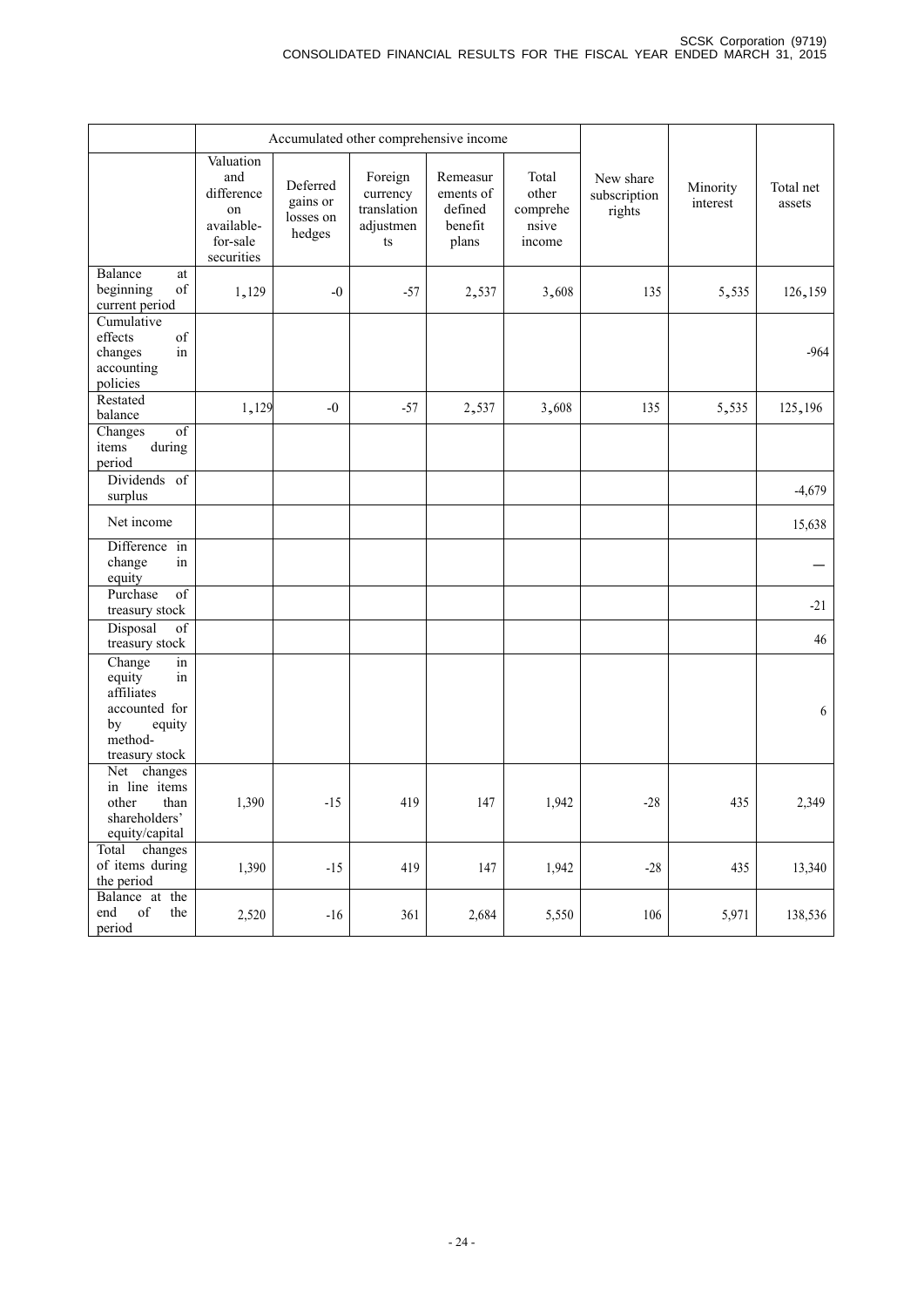### **(4) Consolidated Statements of Cash Flows**

|                                                                         |                                       | (Unit: Millions of yen)               |
|-------------------------------------------------------------------------|---------------------------------------|---------------------------------------|
|                                                                         | From Apr. 1, 2013<br>to Mar. 31, 2014 | From Apr. 1, 2014<br>to Mar. 31, 2015 |
| Cash flows from operating activities                                    |                                       |                                       |
| Income before income taxes and minority interests                       | 19,457                                | 26,471                                |
| Depreciation                                                            | 6,841                                 | 6,865                                 |
| Amortization of goodwill                                                | 92                                    | 87                                    |
| Impairment loss                                                         | 1,119                                 |                                       |
| Increase (decrease) in allowance for doubtful accounts                  | $-118$                                | 17                                    |
| Increase (decrease) in net defined benefit liability                    | $-158$                                | 58                                    |
| Decrease (increase) in net defined benefit asset                        | $-176$                                | $-1,054$                              |
| Loss on retirement of non-current assets                                | 168                                   | 364                                   |
| Loss (gain) on sales of non-current assets                              | $-12$                                 | $-2$                                  |
| Loss (gain) on valuation of investment securities                       | 2,609                                 | 46                                    |
| Loss (gain) on sales of investment securities                           | $-242$                                | $-1,455$                              |
| Loss on valuation of shares of subsidiaries                             |                                       |                                       |
| and associates                                                          | 811                                   |                                       |
| Loss (gain) on sales of shares of subsidiaries and associates           | $-0$                                  |                                       |
| Share of (profit) loss of entities accounted for using equity<br>method | $-321$                                | $-472$                                |
| Interest and dividend income                                            | $-261$                                | -145                                  |
| Interest expenses paid on loans and bonds                               | 327                                   | 221                                   |
| Decrease (increase) in investment securities for sale                   | $-3,160$                              | 21,335                                |
| Decrease (increase) in notes and accounts receivable-trade              | $-1,638$                              | $-89$                                 |
| Decrease (increase) in inventories                                      | $-775$                                | $-809$                                |
| Decrease (increase) in guarantee deposits                               |                                       | $-24,775$                             |
| Increase (decrease) in notes and accounts payable-trade                 | 2,051                                 | $-2,046$                              |
| Increase (decrease) in deposits received of prepaid cards               | 6,232                                 | 6,556                                 |
| Directors' bonus payments                                               | $-123$                                | $-139$                                |
| Other                                                                   | 3,283                                 | 2,822                                 |
| Subtotal                                                                | 36,006                                | 33,856                                |
| Interest and dividend income received                                   | 493                                   | 288                                   |
| Interest expenses paid                                                  | $-332$                                | $-222$                                |
| Compensation expenses paid                                              | $\overline{\phantom{m}}$              | $-697$                                |
| Contractual termination penalties paid                                  |                                       | $-170$                                |
| Income taxes (paid) refund                                              | $-824$                                | $-3,347$                              |
| Net cash provided by (used in) operating activities                     | 35,342                                | 29,707                                |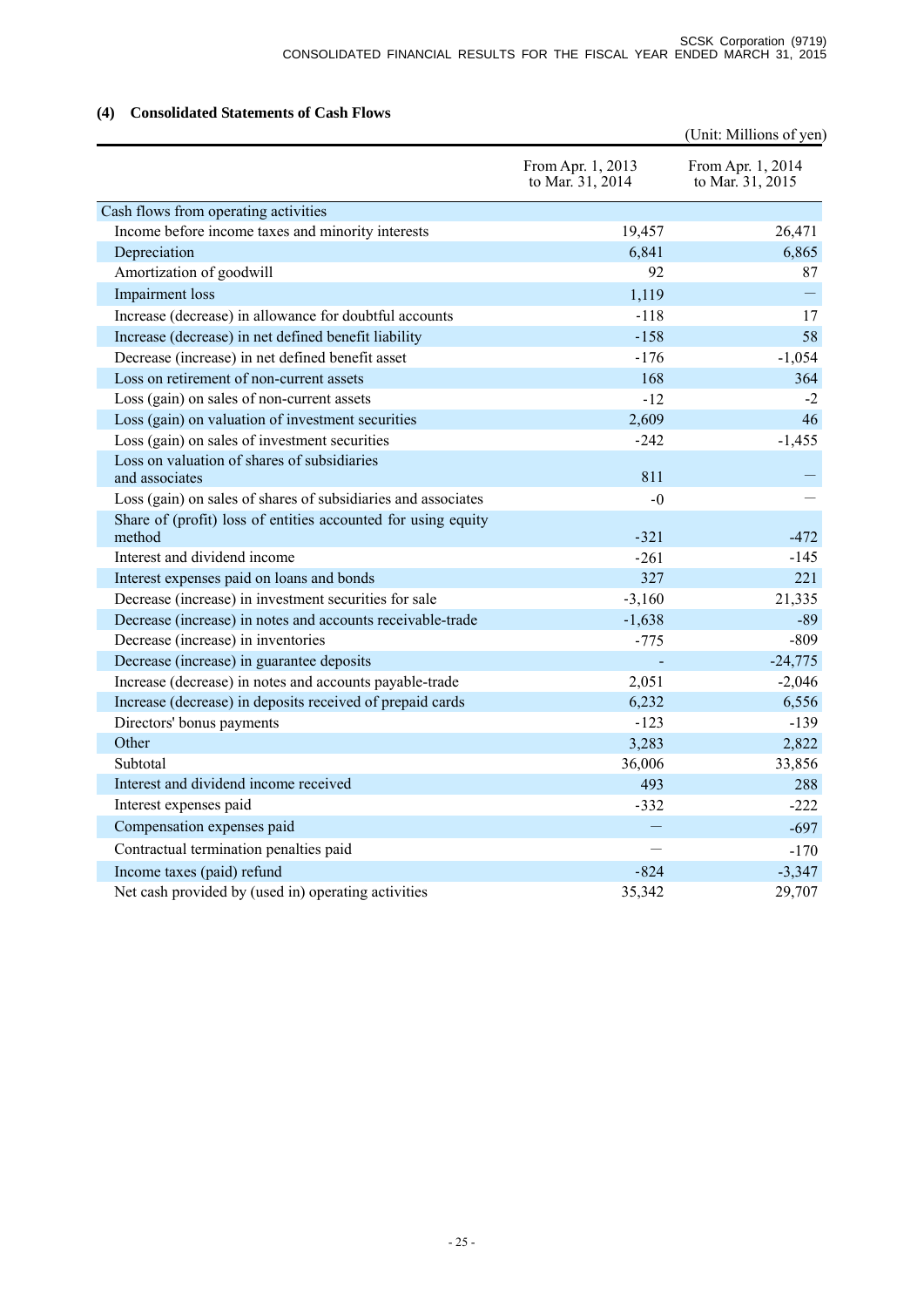#### SCSK Corporation (9719) CONSOLIDATED FINANCIAL RESULTS FOR THE FISCAL YEAR ENDED MARCH 31, 2015

|                                                                                                         |                                       | (Unit: Millions of yen)               |
|---------------------------------------------------------------------------------------------------------|---------------------------------------|---------------------------------------|
|                                                                                                         | From Apr. 1, 2013<br>to Mar. 31, 2014 | From Apr. 1, 2014<br>to Mar. 31, 2015 |
| Cash flows from investing activities                                                                    |                                       |                                       |
| Payments of deposit                                                                                     | $-18,000$                             | $-331$                                |
| Proceeds from withdrawal deposit                                                                        |                                       | 18,000                                |
| Purchase of securities                                                                                  | $-3,199$                              | $-3,200$                              |
| Proceeds from sales and redemption of securities                                                        | 3,428                                 | 3,100                                 |
| Purchase of property, plant and equipment                                                               | $-7,016$                              | $-10,796$                             |
| Proceeds from sales of property, plant and equipment                                                    | 484                                   | 6                                     |
| Purchase of intangible assets                                                                           | $-1,925$                              | $-3,108$                              |
| Purchase of investment securities                                                                       | $-1,004$                              | $-7$                                  |
| Proceeds from sales and redemption of investment<br>securities                                          | 873                                   | 1,584                                 |
| Proceeds from purchase of stock of subsidiaries with change<br>of scope of consolidation                |                                       | 421                                   |
| Collection of short-term loans receivable                                                               | 151                                   | 26                                    |
| Proceeds from liquidation of subsidiaries                                                               | 186                                   | 675                                   |
| Proceeds from withdrawal of investments in partnership                                                  | 552                                   | 188                                   |
| Payments for lease and guarantee deposits                                                               | $-499$                                | $-1,313$                              |
| Proceeds from collection of lease and guarantee deposits                                                | 547                                   | 201                                   |
| Payments for asset retirement obligations                                                               | $-267$                                |                                       |
| Other                                                                                                   | $-356$                                | $-281$                                |
| Net cash provided by (used in) investing activities                                                     | $-26,045$                             | 5,166                                 |
| Cash flows from financing activities                                                                    |                                       |                                       |
| Increase in short-term loans payable                                                                    | 17,000                                | 7,500                                 |
| Repayment of short-term loans payable                                                                   |                                       | $-14,500$                             |
| Proceeds from long-term loans payable                                                                   |                                       | 5,000                                 |
| Repayment of long-term loans payable                                                                    | $-9,860$                              |                                       |
| Redemption of bonds                                                                                     | $-35,000$                             |                                       |
| Repayments of lease obligations                                                                         | $-1,925$                              | $-1,522$                              |
| Purchase of treasury shares                                                                             | $-25$                                 | $-21$                                 |
| Proceeds from sales of treasury stock                                                                   | 123                                   | 21                                    |
| Cash dividends paid                                                                                     | $-3,949$                              | $-4,679$                              |
| Cash dividends paid to minority shareholders                                                            | $-102$                                | $-192$                                |
| Net cash provided by (used in) financing activities                                                     | $-33,739$                             | $-8,395$                              |
| Effect of exchange rate change on cash and cash equivalents                                             | 344                                   | 230                                   |
| Net increase (decrease) in cash and cash equivalents                                                    | $-24,097$                             | 26,708                                |
| Cash and cash equivalents at the beginning of period                                                    | 83,247                                | 59,004                                |
| Decrease in cash and cash equivalents resulting<br>from<br>exclusion of subsidiaries from consolidation | $-146$                                |                                       |
| Cash and cash equivalents at the end of period                                                          | 59,004                                | 85,713                                |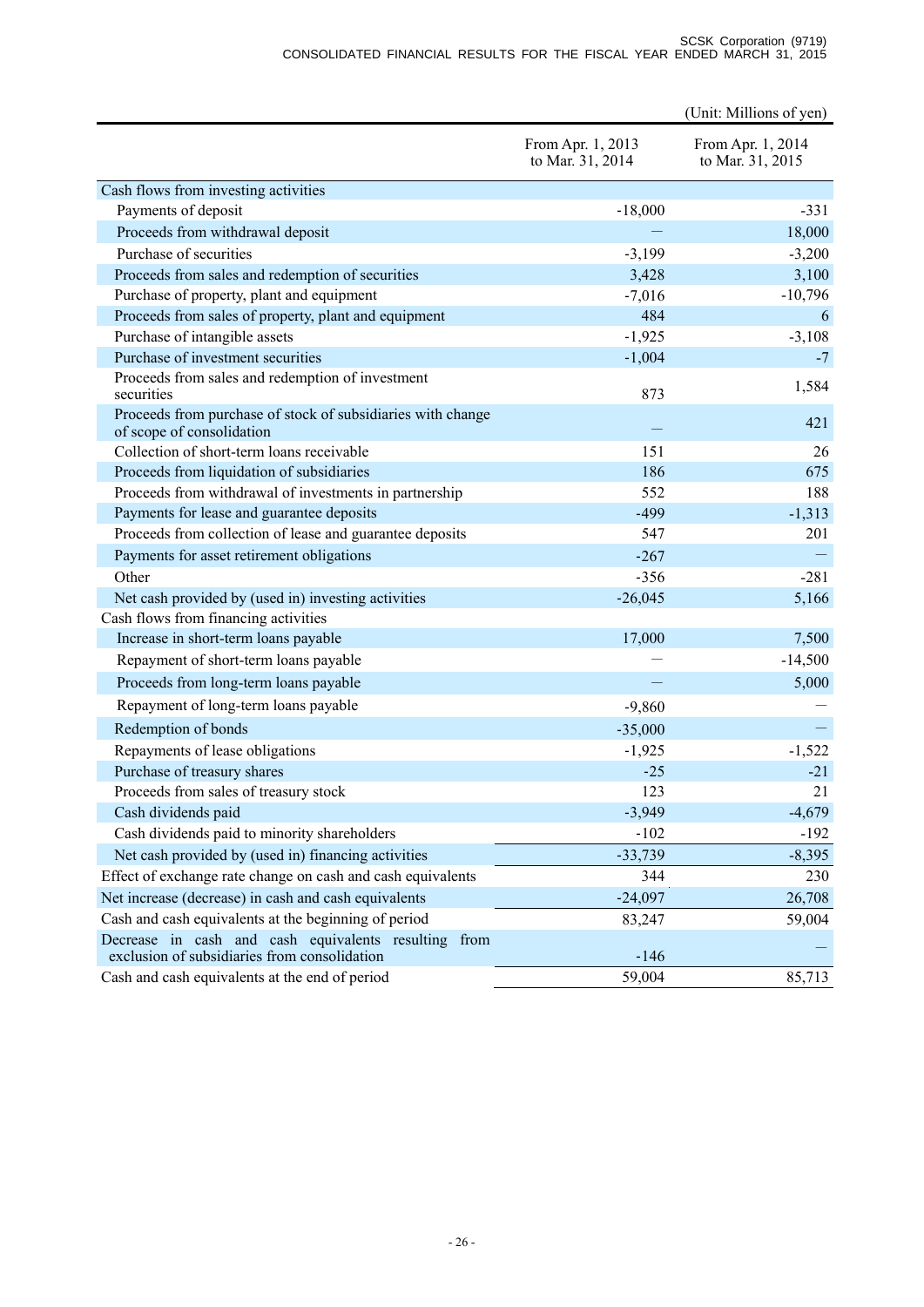### **(5) Notes to Consolidated Financial Statements**

(Notes regarding the Premise of a Going Concern) No applicable items.

(Significant Items for the Preparation of Consolidated Financial Statements)

1. Scope of Consolidation

(1) 22 consolidated subsidiaries HOKKAIDO CSK CORPORATION FUKUOKA CSK CORPORATION JIEC Co., Ltd. Sumisho Computer Systems (USA), Inc. SUMISHO COMPUTER SYSTEMS (EUROPE) LTD. Sumisho Computer Systems (Shanghai) Limited Sumisho Computer Systems (Asia Pacific) Pte. Ltd. CSK WinTechnology Corporation CSK ServiceWare Corporation VeriServe Corporation CSK PRESCENDO CORPORATION VA Linux Systems Japan K.K CSK SYSTEM MANAGEMENT CORPORATION Sumisho Joho Datacraft Corporation Allied Engineering Corporation CSI SOLUTIONS Corporation QUO CARD Co., Ltd. SCSK Nearshore Systems Corporation Veriserve Shanghai Corporation Two other investment partnerships and one silent partnership

Sumisho Joho Datacraft Corporation, previously a subsidiary accounted for by the equity method, has been included within the scope of consolidation following the acquisition of additional shares on May 1, 2014.

The former consolidated subsidiaries CSK Nearshore Systems Corporation and SCS Solutions Inc. were merged on October 1, 2014 with CSK Nearshore Systems Corporation as the surviving entity, and the name of the company was changed to SCSK Nearshore Systems Corporation.

### (2) Major non-consolidated subsidiaries and affiliates

Tokyo Green Systems Corporation

Non-consolidated subsidiaries are excluded from consolidation because they are all small in size, and their total assets, sales, net income and retained earnings are immaterial to the consolidated financial statements.

### 2 Application of the Equity Method

3 equity-method affiliates ATLED Co., Ltd. ARGO GRAPHICS Inc. GIOT CORPORATION

Non-consolidated subsidiaries not accounted for by the equity method (Tokyo Green Systems Corporation, etc.) are excluded from accounting under the equity method because they are all small in size and their total assets, sales, net income and retained earnings are immaterial to the consolidated financial statements.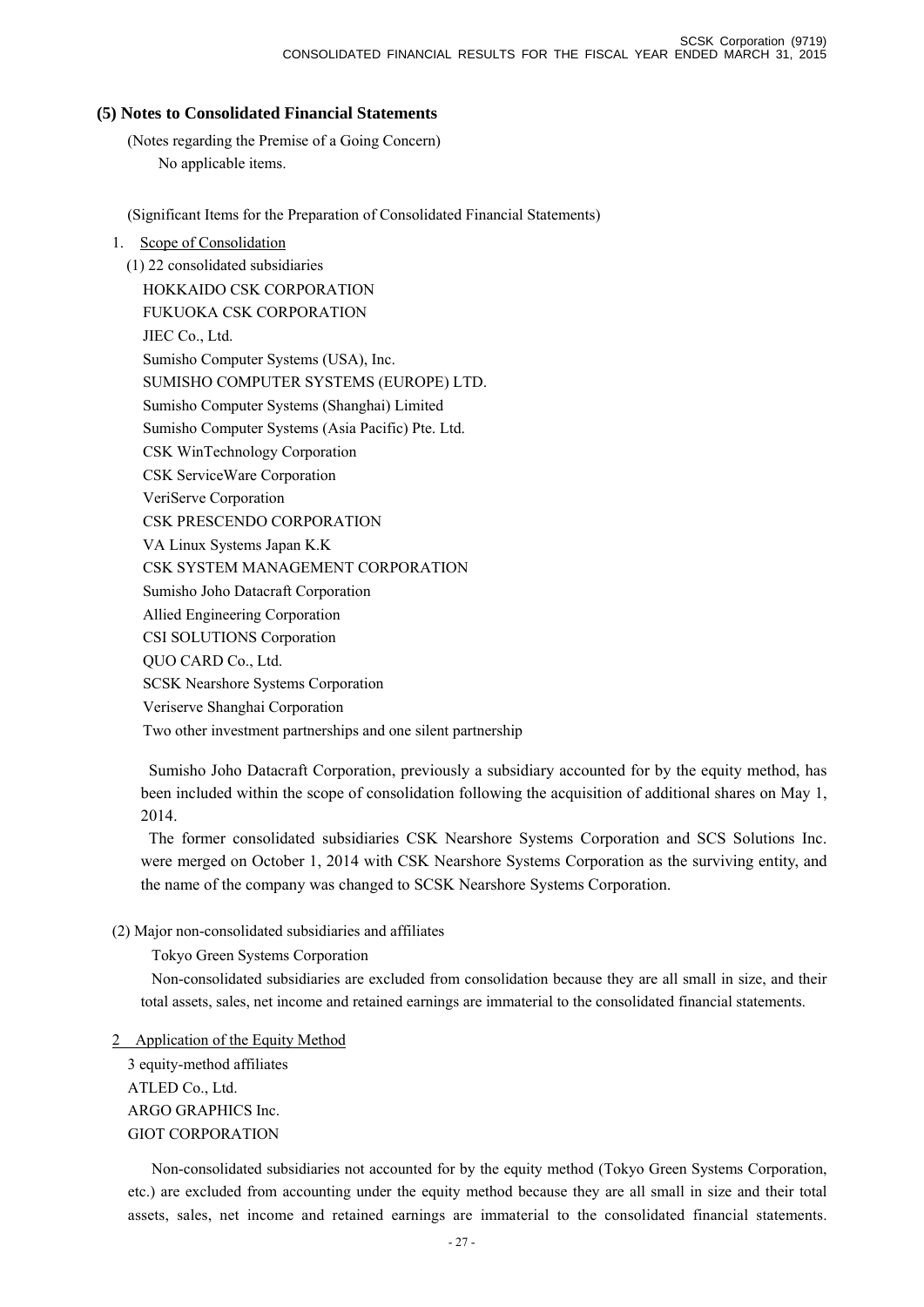#### 3 Fiscal Year of Consolidated Subsidiaries

The fiscal year-end of SUMISHO COMPUTER SYSTEMS (EUROPE) LTD., Sumisho Computer Systems (Shanghai) Co., Ltd., Sumisho Computer Systems (Asia Pacific) Pte. Ltd., Veriserve Shanghai Corporation, and two other investment partnerships is December 31. While preparation of the consolidated financial statements for the fiscal year ended March 31, 2015 is based on the financial statements for the period from January 1, 2014 through to December 31, 2014, because it was resolved to dissolve Veriserve Shanghai Corporation at the meeting of the Board of Directors of the Company's consolidated subsidiary held on February 16, 2015 and the subsidiary is being liquidated as of the fiscal year-end of the Company, the fifteen-month period ended March 31, 2015 will be included in the scope of consolidation in order to incorporate the financial position and business results after the resolution to dissolve the subsidiary.

Note that necessary adjustments have been made for consolidation purposes with regard to material transactions that took place in the period between the above period-end and the fiscal year-end of the Company.

Except for the items stated above, items are omitted for any information that did not change significantly in the period since the most recent Securities Report (filed June 26, 2014).

#### (Changes in Accounting Policies)

SCSK has adopted the Accounting Standard for Retirement Benefits (ASBJ Statement No. 26, May 17, 2012; "the Accounting Standard for Retirement Benefits") and the Guidance on Accounting Standard for Retirement Benefits (ASBJ Guidance No. 25, latest revision March 26, 2015; "the Guidance on Accounting Standard for Retirement Benefits") from the first quarter of the current fiscal year and has reviewed the calculation method of retirement benefit obligations and service costs in accordance with the stipulations of Article 35 of the Accounting Standard for Retirement Benefits and Article 67 of the Guidance on Accounting Standard for Retirement Benefits. The period allocation methodology for the estimated retirement benefit amount was changed from a straight line basis to payment calculation type, and the determination of the discount rate was changed from a single discount rate to plural discount rates (yield curve).

 In accordance with transitional treatment as stipulated in Article 37 of the Accounting Standard for Retirement Benefits for the application of accounting standards for retirement benefits, the impact on retained earnings resulting from the change has been recorded in Changes in accounting policy for retirement benefit obligations and service cost at the beginning of the period under review.

As a result of this change, retirement benefit-related assets decreased by ¥1,680 million and retained earnings decreased by ¥964 million at the beginning of the first quarter. The resulting effect on profit and loss is immaterial.

#### (Changes in Method of Presentation)

(Consolidated Balance Sheet)

Reflecting its increased materiality, the amount for "Guarantee deposit" which was previously included in "Other" in the "Current assets" section of the financial statement, has been listed separately from the fiscal year under review. The consolidated financial statement for the previous fiscal year has been revised in accordance with this change in presentation.

As a result, the figure of ¥11 million for "Guarantee deposit" is now listed as a separate item from the figure of ¥10,960 million of in "Other" under the "Non-operating income" section in the Consolidated Balance Sheet for the previous fiscal year.

#### (Consolidated Statements of Cash Flows)

Reflecting its increased materiality, the amount for "Proceeds from liquidation of subsidiaries" which was previously included in "Other" in the "Cash flows from investing activities" section of the financial statement,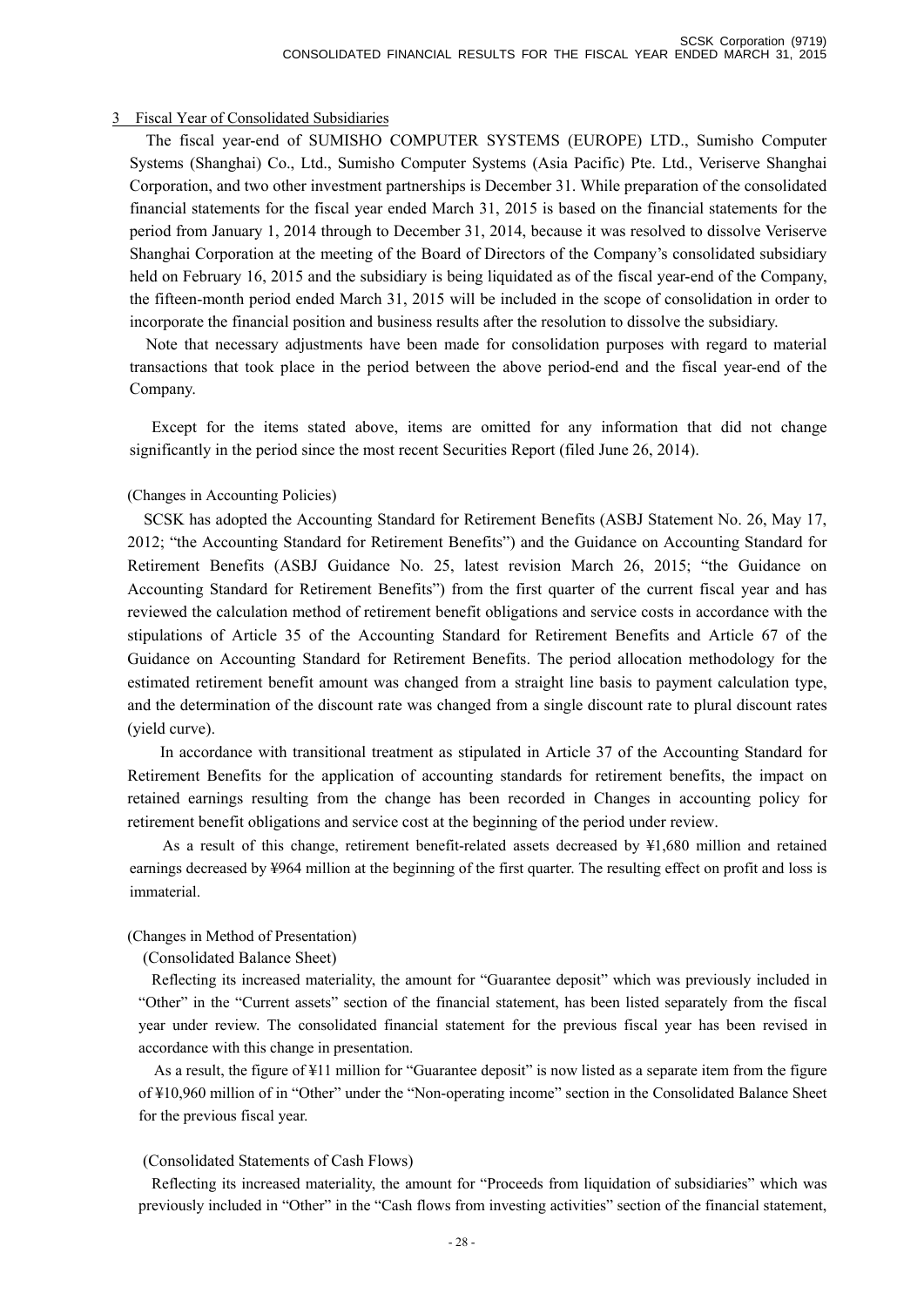has been listed separately from the fiscal year under review. The consolidated financial statement for the previous fiscal year has been revised in accordance with this change in presentation.

As a result, the figure of -¥169 million that had been stated in "Other" under the "Cash flows from investing activities" section in the Consolidated Statements of Cash Flows for the previous fiscal year has been reformatted as ¥186 million for "Proceeds from the liquidation of subsidiaries" and -¥356 million for "Other."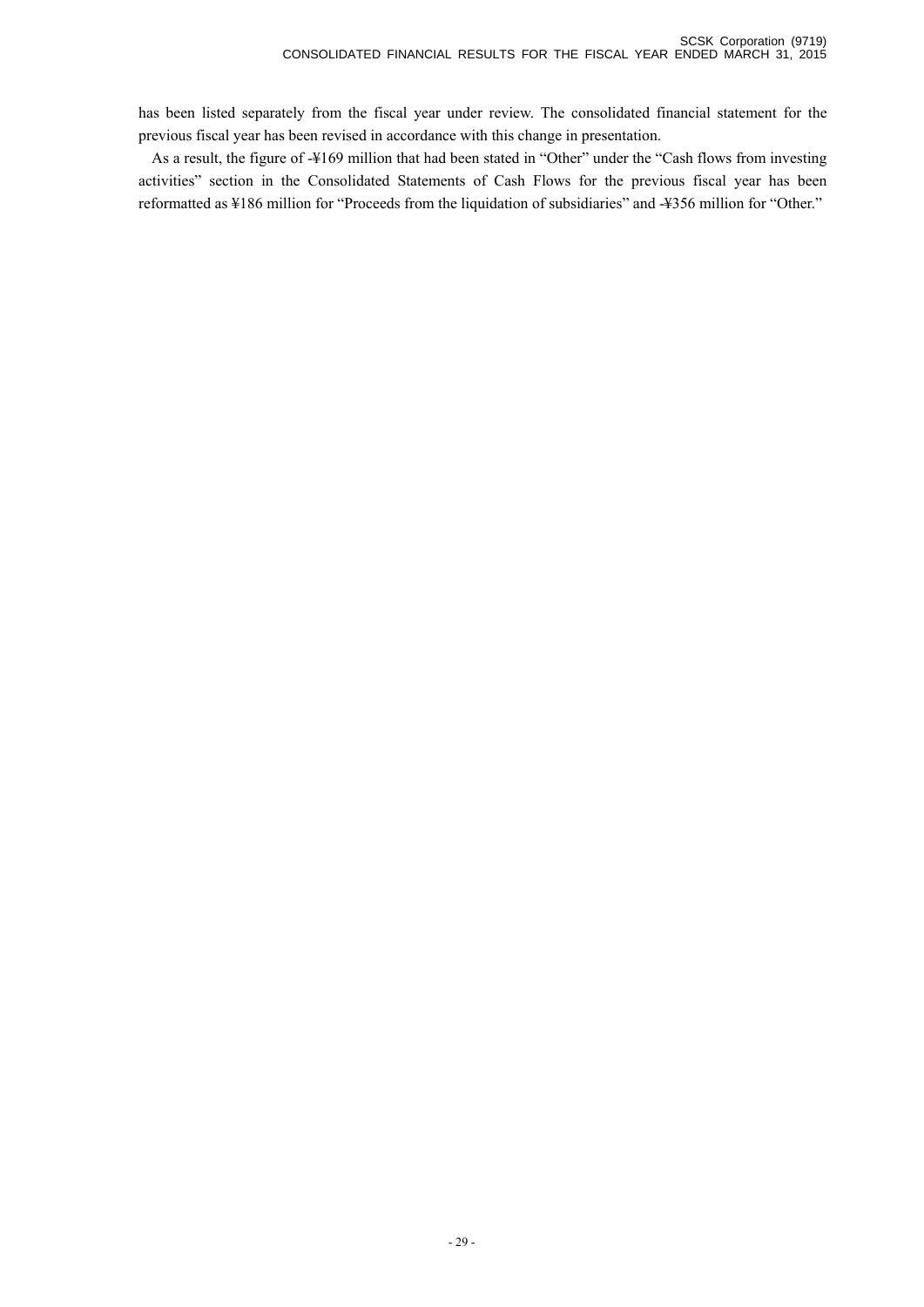(Segment Information, etc.)

#### **(Segment information)**

#### **1. Overview of reported segments**

The Company designates its reported segments according to the business divisions as organizational units. The Board of Directors and the Chairman and President decide on the allocation of business resources, evaluate business performance, and conduct other such managerial duties in reference to these organizational units, with such managerial decision-making directly reflected in the pursuit of business activities within those business divisions.

The Company's business groups are arranged by IT service business area in consideration of client characteristics. Each business division plans and pursues its activities under a companywide business strategy as it relates to its own service area. Based on this arrangement, eight reportable segments have been designated: Industrial Systems, Financial Systems, Global Systems, Business Solutions, Business Services, IT Management, IT Platform Solutions, and Prepaid Card Business.

Businesses not included within the above are presented in the aggregate as "Others."

Presented below is an overview of the business activities of each of the reportable segments.

- (1) Industrial Systems: This business group manages manufacturing, communication, distribution, media, and service industries, all based on advanced SI capabilities and business know-how. It offers the Company's self-developed ERP package, "ProActive," and a variety of other solutions pertaining to SCM, CRM, EDI, BI, enterprise systems, information systems and EC websites.
- (2) Financial Systems: This business group supplies system services for banks, brokerages, insurance companies, and a variety of other financial business extending to credit card issuers and sales finance companies, utilizing experience and technological capabilities built up over years of experience with financial industry clientele.
- (3) Global Systems: This business group offers IT services, including local site support, for companies around the world. It draws on expertise and experience accumulated over years of providing support to such globally active clients as Sumitomo Corporation.
- (4) Solutions: This business group offers ERP solutions centered on "SAP ERP" from SAP and "Oracle EBS" from Oracle, along with such peripheral solutions relating to CRM, IT governance and BI.
- (5) Business Services: This business group offers a full range of business services, including technical support, customer support, help desk operation, telephone sales support and data entry, software verification/testing services, and a full range of fulfillment services, from EC site configuration and installation to back office operations and logistics.
- (6) IT Management: This business group operates ten domestic netXDC solution-oriented data centers, known for the robustness of their facilities and the sophistication of their security controls. From these data centers it provides solutions-driven outsourcing services to meet a full range of client needs, including operational cost reduction, infrastructure integration and optimization, governance intensification and project continuity, infrastructural support for a variety of cloud computing options (private, public and hybrid), and a variety of other IT services, including website management and 24/7/365 SE support.
- (7) IT Platform Solutions: This business group provides a wide range of products and advanced engineering services, including server storage devices, high performance computing (HPC) hardware and software, network switches and routers, VoIP products, IP telephony systems, communications/CATV devices, security-related products and data conversion tools.
- (8) Prepaid Card Business: The prepaid card business provides issuing and settlement services for prepaid cards, develops and markets card systems, etc.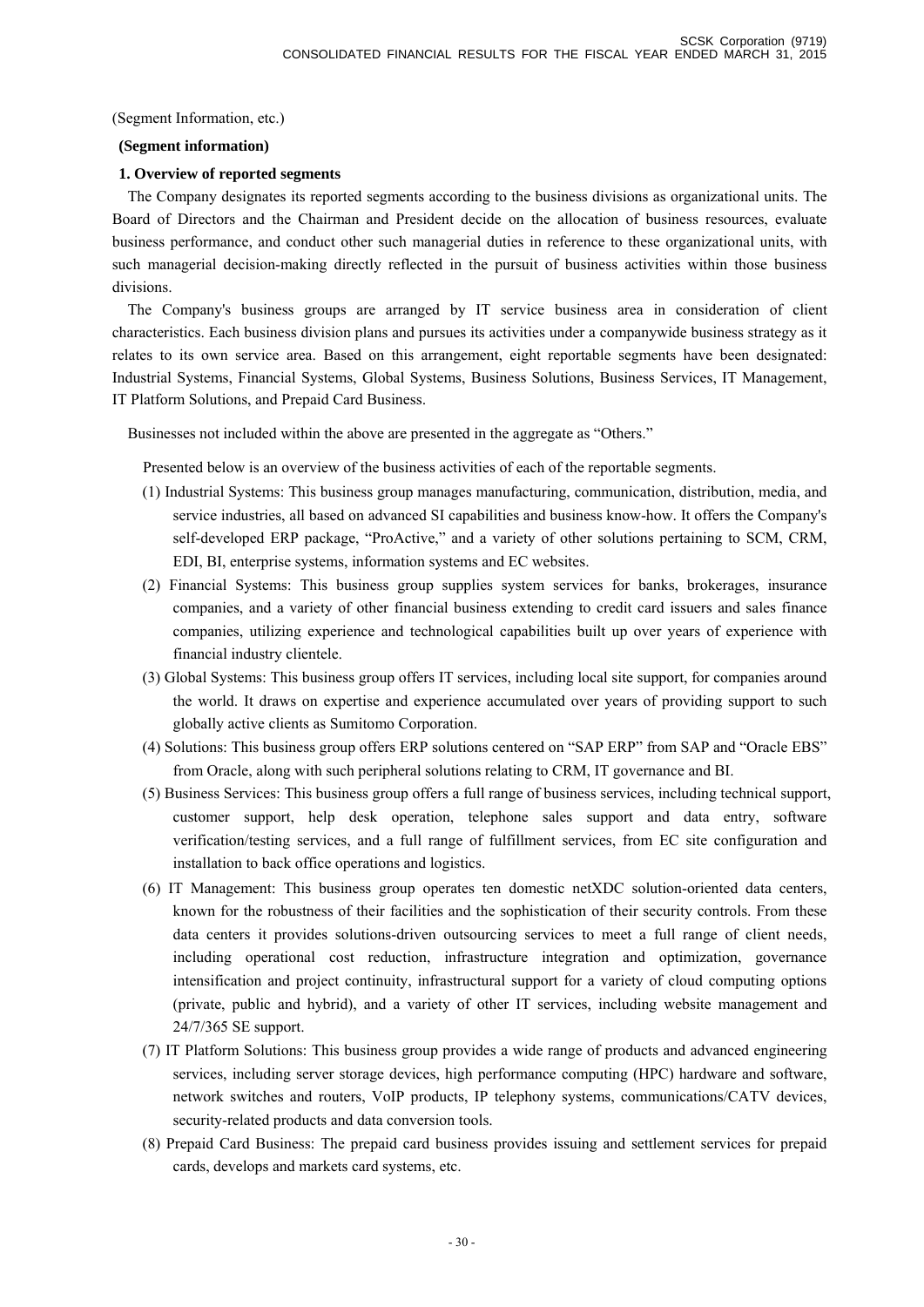### **2. Accounting methods used to calculate net sales, segment income (loss) and other items for reported segments**

Accounting method for reported segments is the same as described in "Significant Items for the Preparation of Consolidated Financial Statements." Income of reported segments is based on operating income. Internal net sales or transfers are based on current market prices.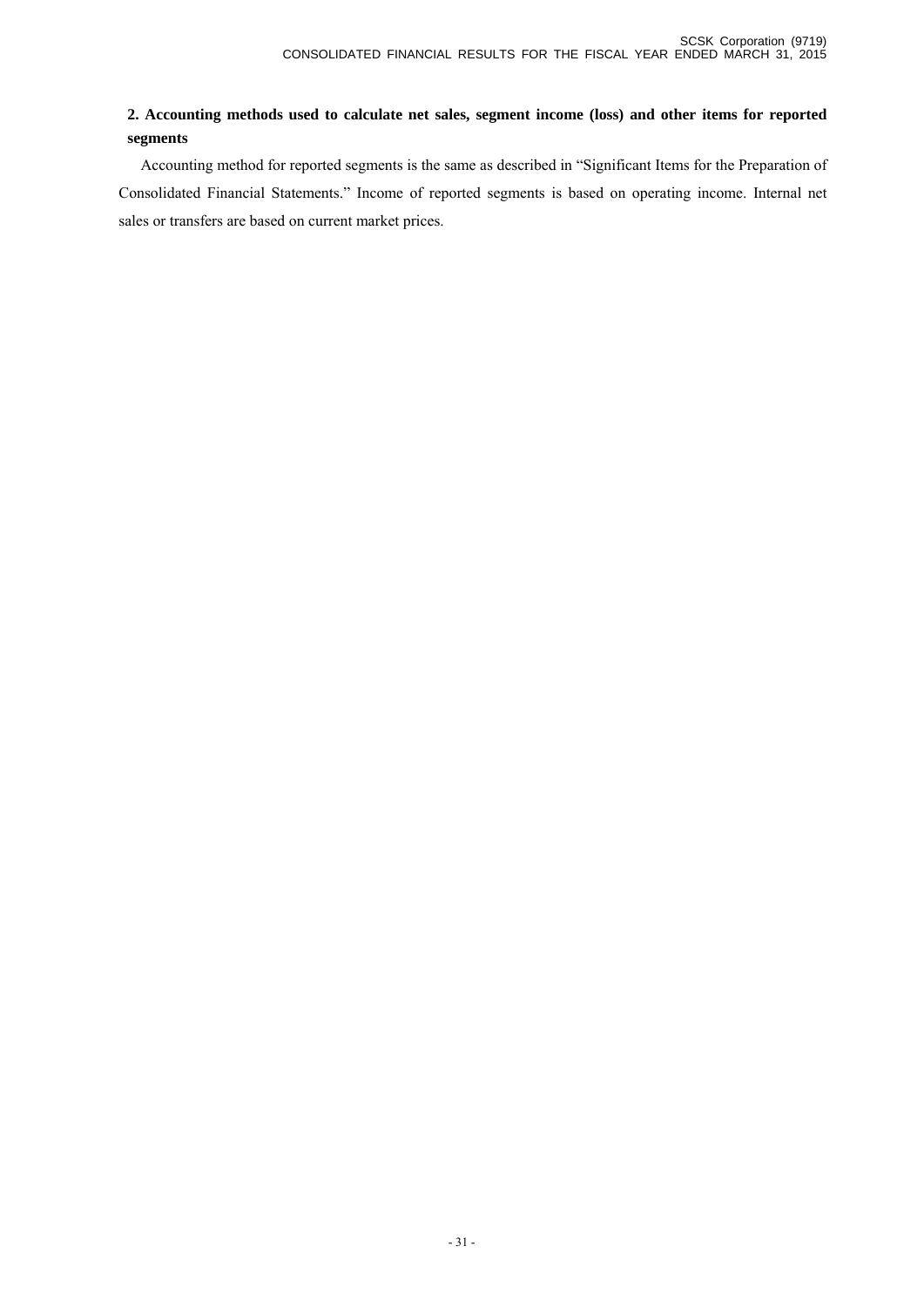#### **3. Information on Sales, Income (Loss) by Reported segment**

#### **For the fiscal year ended March 31, 2015 (April 1, 2014 – March 31, 2015)**

 (Unit: Millions of yen) Industrial Systems Financial Systems Global Systems **Business** Solutions Business Services IT Management IT Platform solutions Prepaid Card Business Sales (1) Outside customers 68,847 55,176 13,922 15,947 31,854 37,358 61,293 3,042 (2) Inter-segment sales or transfers 1,751 385 2,527 1,970 1,639 9,338 6,401 91 Total 70,598 55,562 16,450 17,918 33,493 46,696 67,694 3,133 Segment income (loss) 5,476 5,879 1,956 1,543 1,524 3,889 4,445 148 Segment assets 25,654 19,201 6,165 7,341 11,932 42,549 27,296 51,782 **Other** Depreciation and amortization and 1923 187 166 1,059 283 2,719 474 79 Investments in equity method affiliates  $173$   $25$   $153$   $3,487$   $-$ Net increase in tangible fixed assets and intangible fixed assets 1,073 257 45 609 206 5,596 582 150

|                                                                          | Other | Total   | Adjustments<br>Note 1 | Per consolidated<br>financial<br>statements<br>Note 2 |
|--------------------------------------------------------------------------|-------|---------|-----------------------|-------------------------------------------------------|
| <b>Sales</b>                                                             |       |         |                       |                                                       |
| Outside customers<br>(1)                                                 | 793   | 288,236 |                       | 288,236                                               |
| (2)<br>Inter-segment<br>sales or transfers                               | 2,642 | 26,747  | $-26,747$             |                                                       |
| Total                                                                    | 3,436 | 314,984 | $-26,747$             | 288,236                                               |
| Segment income (loss)                                                    | 265   | 25,130  | $-1,155$              | 23,974                                                |
| Segment assets                                                           | 5,375 | 197,300 | 120,632               | 317,932                                               |
| Other                                                                    |       |         |                       |                                                       |
| Depreciation and<br>amortization                                         | 176   | 6,072   | 768                   | 6,841                                                 |
| Investments in<br>equity method<br>affiliates                            |       | 3,840   |                       | 3,840                                                 |
| Net increase in tangible.<br>fixed assets and<br>intangible fixed assets | 3     | 8,525   | 1,154                 | 9,680                                                 |

Notes: 1 Adjustments are as follows:

(1) ¥1,155 million subtraction from operating income (loss) to reflect companywide expenses, etc., not allocated to any reportable segment.

(2) ¥120,632 million addition to segment assets to reflect companywide assets, etc., not allocated to any reportable segment.

(3) ¥768 million addition to depreciation to reflect depreciation charges on companywide assets.

(4) ¥1,154 million addition to increase/decrease in tangible/intangible assets to reflect net additions to companywide assets (new headquarters building, etc.).

2 Segment-specific income (loss) is presented as operating income from the Consolidated Statements of Income as adjusted for intersegment transfers and companywide allocations.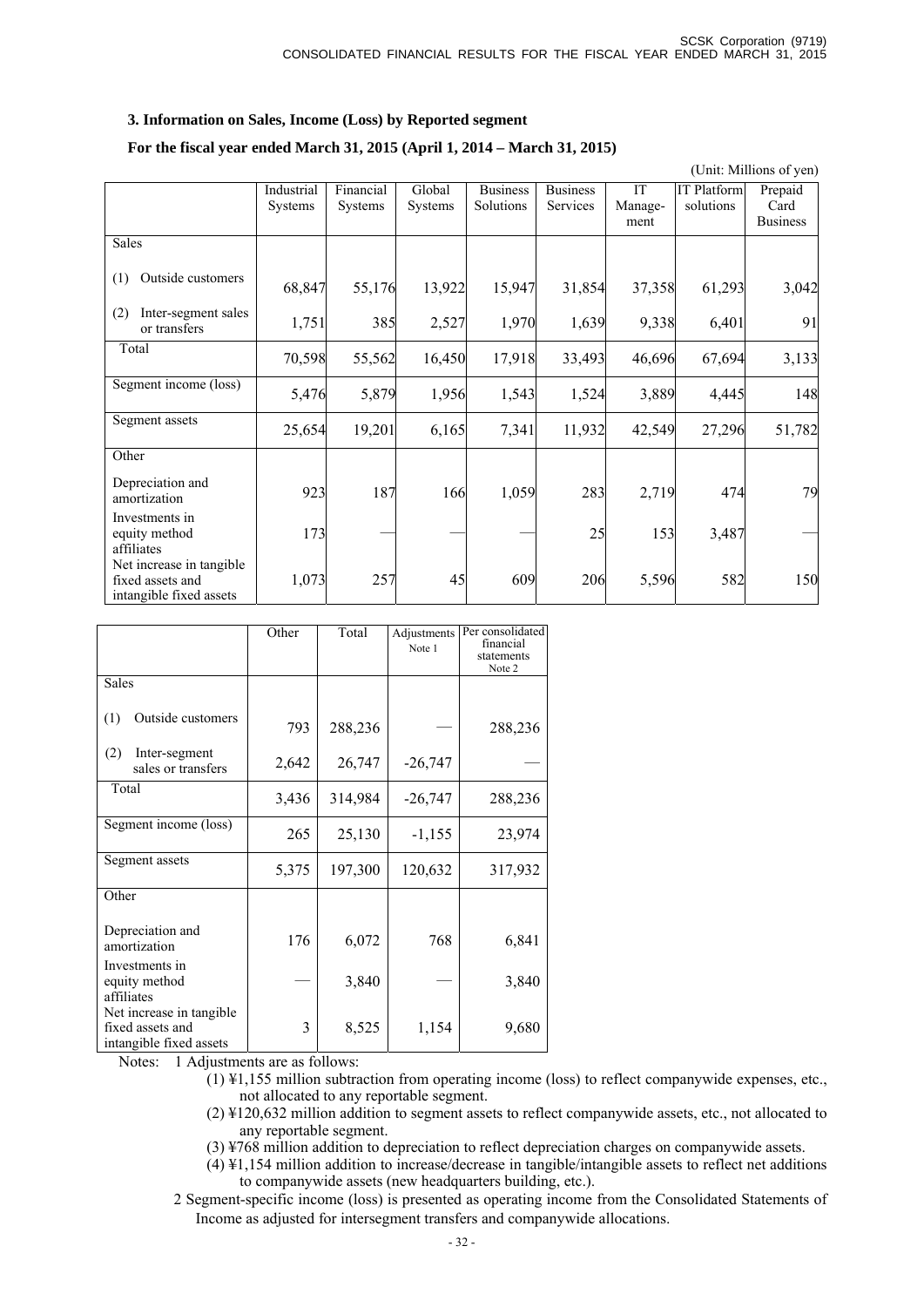#### **For the fiscal year ended March 31, 2015(April 1, 2014 – March 31, 2015)**

(Unit: Millions of yen)

|                                                                         | Industrial<br>Systems | Financial<br>Systems | Global<br>Systems | <b>Business</b><br>Solutions | <b>Business</b><br>Services | IT<br>Manage-<br>ment | IT Platform<br>solutions | Prepaid<br>Card<br><b>Business</b> |
|-------------------------------------------------------------------------|-----------------------|----------------------|-------------------|------------------------------|-----------------------------|-----------------------|--------------------------|------------------------------------|
| Sales                                                                   |                       |                      |                   |                              |                             |                       |                          |                                    |
| (1) Outside customers                                                   | 72,398                | 55,416               | 12,889            | 14,386                       | 33,732                      | 39,867                | 64,790                   | 3,378                              |
| (2) Inter-segment sales<br>or transfers                                 | 1,372                 | 524                  | 7,207             | 2,245                        | 4,012                       | 11,154                | 7,308                    |                                    |
| Total                                                                   | 73,770                | 55,940               | 20,097            | 16,631                       | 37,745                      | 51,021                | 72,098                   | 3,379                              |
| Segment income (loss)                                                   | 6,711                 | 6,550                | 1,750             | 1,652                        | 2,113                       | 4,945                 | 5,147                    | 265                                |
| Segment assets                                                          | 21,799                | 20,978               | 7,070             | 7,792                        | 10,113                      | 49,237                | 28,657                   | 55,102                             |
| Other                                                                   |                       |                      |                   |                              |                             |                       |                          |                                    |
| Depreciation and<br>amortization                                        | 889                   | 185                  | 138               | 994                          | 298                         | 2,796                 | 494                      | 69                                 |
| Investments in<br>equity method<br>affiliates                           | 187                   |                      |                   |                              | 29                          |                       | 3,837                    |                                    |
| Net increase in tangible<br>fixed assets and<br>intangible fixed assets | 1,211                 | 207                  | 463               | 1,199                        | 168                         | 9,395                 | 691                      | 6                                  |

|                                                                         | Other | Total          | Adjustments<br>Note 1 | Per<br>consolidated<br>financial<br>statements<br>Note 2 |
|-------------------------------------------------------------------------|-------|----------------|-----------------------|----------------------------------------------------------|
| <b>Sales</b>                                                            |       |                |                       |                                                          |
| (1) Outside customers                                                   | 774   | 297,633        |                       | 297,633                                                  |
| (2) Inter-segment sales<br>or transfers                                 | 2,553 | 36,379         | $-36,379$             |                                                          |
| Total                                                                   | 3,327 | 334,012        | $-36,379$             | 297,633                                                  |
| Segment income (loss)                                                   | 325   | 29,461         | $-1,458$              | 28,003                                                   |
| Segment assets                                                          | 4,866 | 205,619        | 128,670               | 334,290                                                  |
| Other                                                                   |       |                |                       |                                                          |
| Depreciation and<br>amortization                                        | 173   | 6,039          | 825                   | 6,865                                                    |
| Investments in<br>equity method<br>affiliates                           |       | 4,054          |                       | 4,054                                                    |
| Net increase in tangible<br>fixed assets and<br>intangible fixed assets | 1     | 13,344<br>0.11 | 1,482                 | 14,827                                                   |

Notes: 1 Adjustments are as follows:

 $(1)$  ¥1,458 million subtraction from operating income (loss) to reflect companywide expenses, etc., not allocated to any reportable segment.

(2) ¥128,670 million addition to segment assets to reflect companywide assets, etc., not allocated to any reportable segment.

(3) ¥825 million addition to depreciation to reflect depreciation charges on companywide assets.

 $(4)$  ¥1,482 million addition to increase/decrease in tangible/intangible assets to reflect net additions to companywide assets (new headquarters building, etc.).

2 Segment-specific income (loss) is presented as operating income from the Consolidated Statements of Income as adjusted for intersegment transfers and companywide allocations.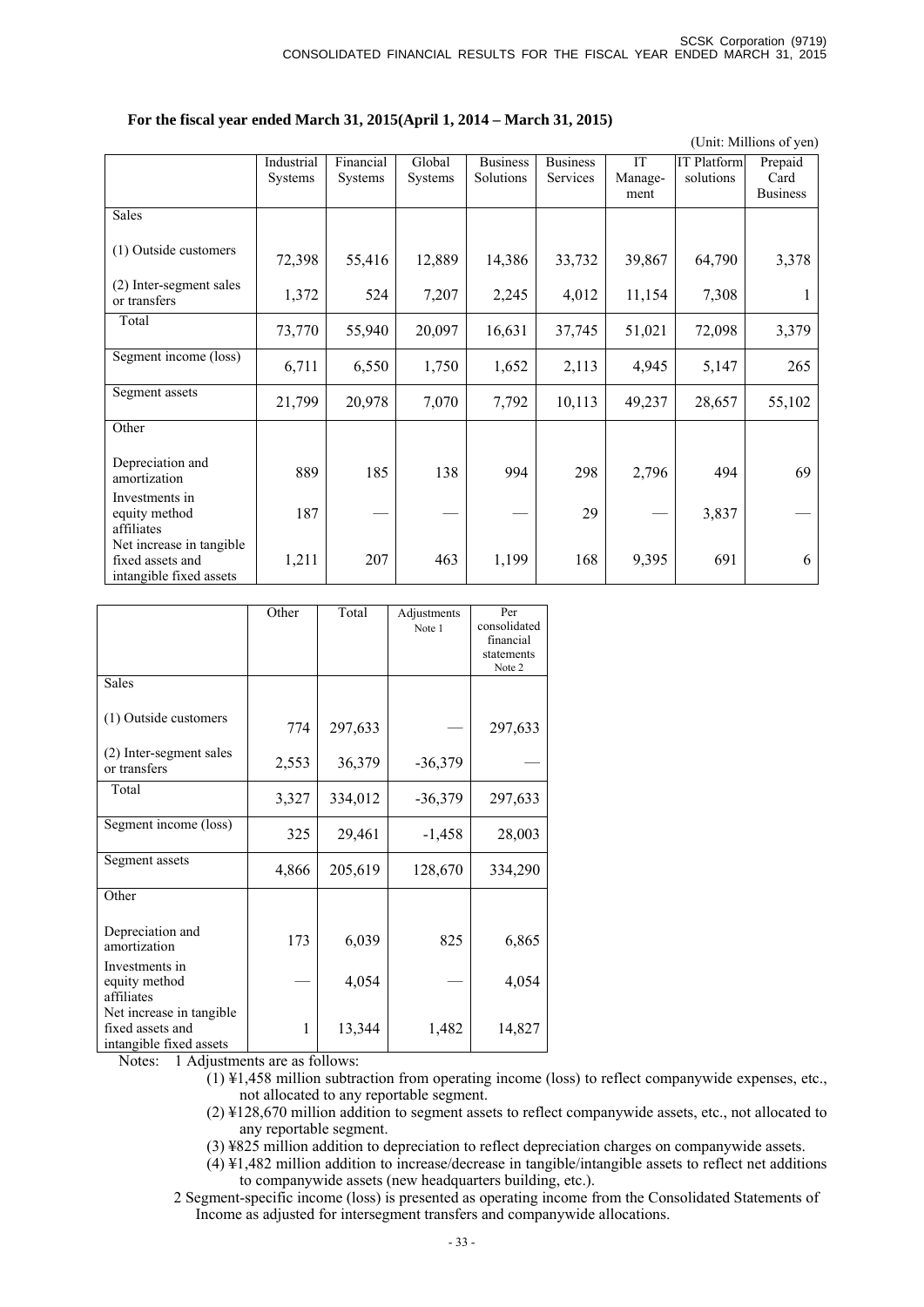### **(Related information)**

### **Previous fiscal year (April 1, 2013- March 31, 2014)**

### **1 Information by products and services**

Disclosure of relevant information is omitted as similar information is disclosed in the Segment information.

### **2 Information by geographic segment**

1) Sales

Sales information by geographic segment is not shown because sales in Japan account for over 90% of sales on the consolidated statement of income.

2) Tangible fixed assets

Tangible fixed asset information by geographic segment is not shown because tangible fixed assets in Japan account for over 90% of tangible fixed assets on the consolidated balance sheet.

### **Fiscal year under review (April 1, 2014 - March 31, 2015)**

### **1 Information by products and services**

Disclosure of relevant information is omitted as similar information is disclosed in the Segment information.

### **2 Information by geographic segment**

1) Sales

Sales information by geographic segment is not shown because sales in Japan account for over 90% of sales on the consolidated statement of income.

2) Tangible fixed assets

Tangible fixed asset information by geographic segment is not shown because tangible fixed assets in Japan account for over 90% of tangible fixed assets on the consolidated balance sheet.

### **Information on impairment loss from fixed assets by reported segment**

### **Previous fiscal year (April 1, 2013 - March 31, 2014)**

(Unit: Millions of Yen)

|                 | Industrial<br><b>Systems</b> | Financial<br><b>Systems</b> | Global<br>Systems | <b>Business</b><br>Solutions | <b>Business</b><br>Services | IТ<br>Manage-<br>ment | <b>IT Platform</b><br>solutions | Prepaid<br>Card<br><b>Business</b> |
|-----------------|------------------------------|-----------------------------|-------------------|------------------------------|-----------------------------|-----------------------|---------------------------------|------------------------------------|
| Impairment loss |                              |                             | –                 |                              |                             |                       |                                 |                                    |

|                 | Others | Elimination<br>and<br>corporate | Total |
|-----------------|--------|---------------------------------|-------|
| Impairment loss |        | 1,117                           | 1.119 |

### **Fiscal year under review (April 1, 2014 - March 31, 2015)**

Not applicable.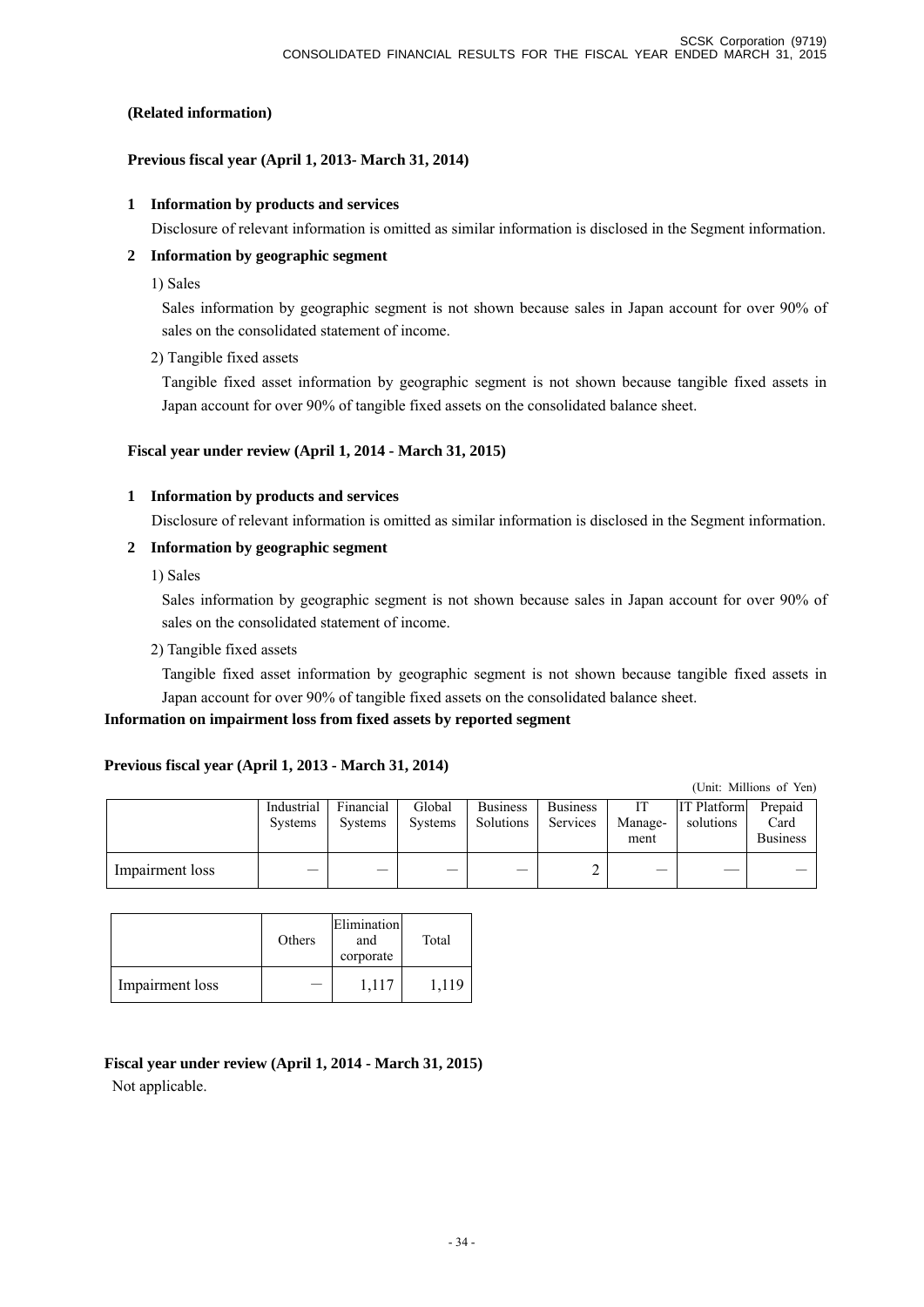### **Information on amortization of goodwill and unamortized balance by reported segment**

#### (Unit: Millions of Yen) Industrial Systems Financial Systems Global Systems Business Solutions Business Services IT Management IT Platform solutions Prepaid Card Business Amortization of<br>goodwill Amortization of  $\begin{vmatrix} - & 7 & 0 & - & 20 \\ 0 & - & 2 & 44 & - \end{vmatrix}$ Balance at end of Balance at end of  $62$   $147$   $-$

### **Previous fiscal year (April 1, 2013- March 31, 2014)**

|                             | Others | Elimination<br>and<br>corporate | Total |
|-----------------------------|--------|---------------------------------|-------|
| Amortization of<br>goodwill | 16     |                                 | 92    |
| Balance at end of<br>period | 42     |                                 | 251   |

### **Fiscal year under review (April 1, 2014- March 31, 2015)**

|                             |                       |                             |                          |                              |                             |                       |                                 | (Unit: Millions of Yen))           |
|-----------------------------|-----------------------|-----------------------------|--------------------------|------------------------------|-----------------------------|-----------------------|---------------------------------|------------------------------------|
|                             | Industrial<br>Systems | Financial<br><b>Systems</b> | Global<br><b>Systems</b> | <b>Business</b><br>Solutions | <b>Business</b><br>Services | IT<br>Manage-<br>ment | <b>IT Platform</b><br>solutions | Prepaid<br>Card<br><b>Business</b> |
| Amortization of<br>goodwill |                       |                             |                          |                              | 20                          |                       | 44                              |                                    |
| Balance at end of<br>period |                       |                             |                          |                              | 41                          |                       | 102                             |                                    |

|                             | Others | Elimination<br>and<br>corporate | Total |
|-----------------------------|--------|---------------------------------|-------|
| Amortization of<br>goodwill | 16     |                                 |       |
| Balance at end of<br>period | 25     |                                 | 169   |

### **Information on amortization of goodwill by reported segment**

**Previous fiscal year(April 1, 2013 - March 31, 2014)**  Not applicable.

**Fiscal year under review (April 1, 2014 - March 31, 2015)**  Not applicable.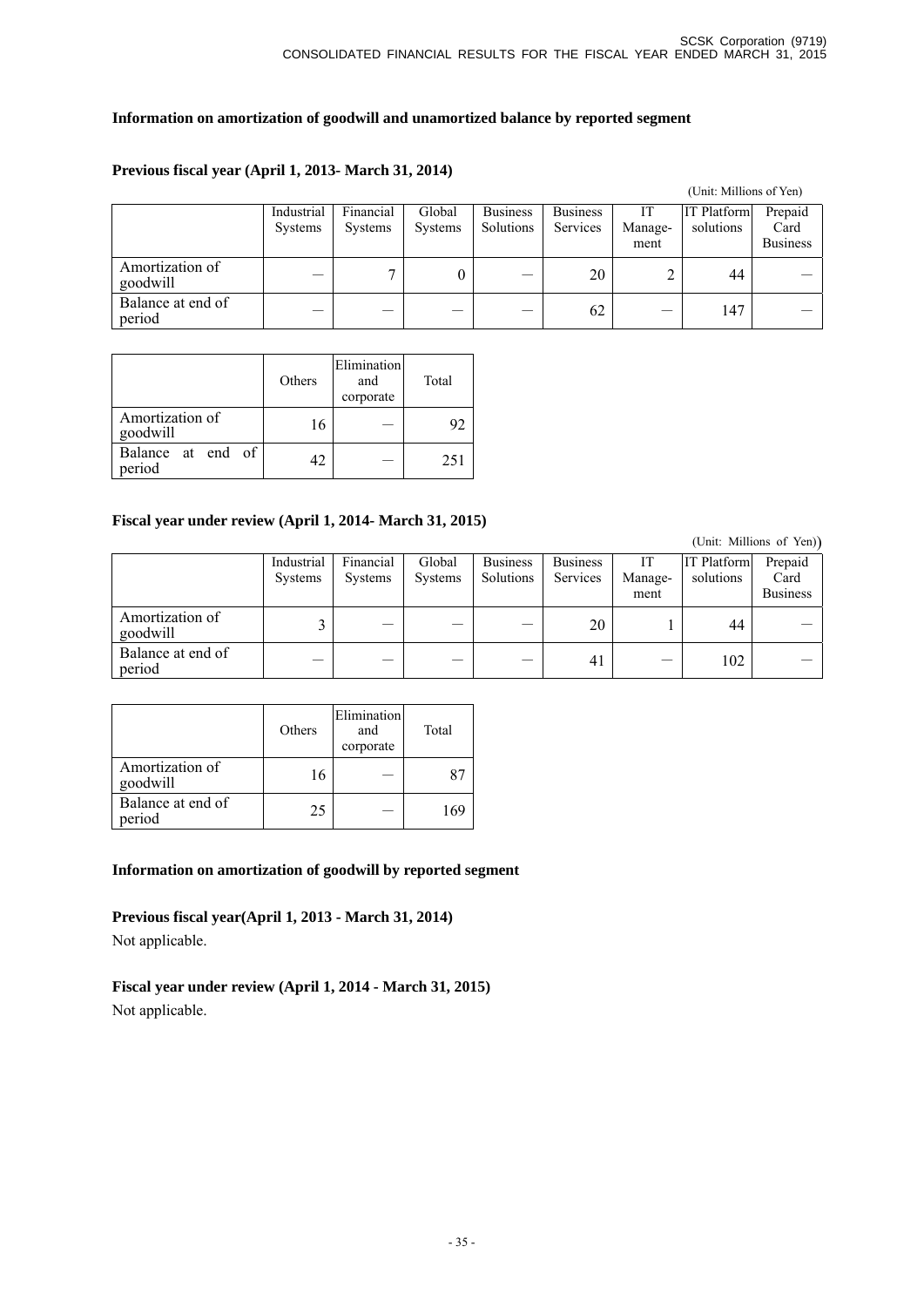### **(Per-Share Information)**

|                                    |                  | (Unit: Yen)                                                 |
|------------------------------------|------------------|-------------------------------------------------------------|
|                                    | Fiscal Year 2014 | Fiscal Year 2015                                            |
| Item                               |                  | $(April 1, 2013$ to March 31, $(April 1, 2014$ to March 31, |
|                                    | 2014)            | 2015)                                                       |
| Net assets per share               | 1,161.29         | 1,276.37                                                    |
| Net income per share               | 177.26           | 150.71                                                      |
| Fully diluted net income per share | 174.24           | 150.02                                                      |

Note:

1. Net income per share and fully diluted net income per share are calculated on the following basis.

| Item                                                                                                                                          |                   | Fiscal Year 2014<br>2014) | Fiscal Year 2015<br>(April 1, 2013 to March 31, (April 1, 2014 to March 31,<br>2015) |
|-----------------------------------------------------------------------------------------------------------------------------------------------|-------------------|---------------------------|--------------------------------------------------------------------------------------|
| Net income per share                                                                                                                          |                   |                           |                                                                                      |
| Net income                                                                                                                                    | (Millions of yen) | 18,387                    | 15,638                                                                               |
| Amount not attributable to common stock                                                                                                       | (Millions of yen) |                           |                                                                                      |
| Net income attributable to common stock                                                                                                       | (Millions of yen) | 18,387                    | 15,638                                                                               |
| Average number of shares of common<br>stock during the period                                                                                 | (shares)          | 103,731,201               | 103,764,860                                                                          |
| Fully diluted net income per share                                                                                                            |                   |                           |                                                                                      |
| Net income adjustment amount                                                                                                                  | (Millions of yen) | $-33$                     | -56                                                                                  |
| (of which, interest paid (after deduction of<br>equivalent tax amount)                                                                        | (Millions of yen) | (30)                      |                                                                                      |
| (Of which, change in holdings in equity<br>method affiliates due to issuance of<br>subscription rights)                                       | (Millions of yen) | $(-64)$                   | $(-56)$                                                                              |
| Increase in the number of common shares                                                                                                       | (shares)          | 1,606,530                 | 99,824                                                                               |
| (of which, stock acquisition rights)                                                                                                          | (shares)          | (111, 434)                | (99, 824)                                                                            |
| (of which, 1st convertible bonds with<br>stock acquisition rights attached)                                                                   | (shares)          | (1,495,096)               |                                                                                      |
| Overview of residual shares not included in the<br>calculation of fully diluted net income per share as they<br>do not have a dilutive effect |                   |                           |                                                                                      |

#### **(Important post balance-sheet events)**

No applicable items.